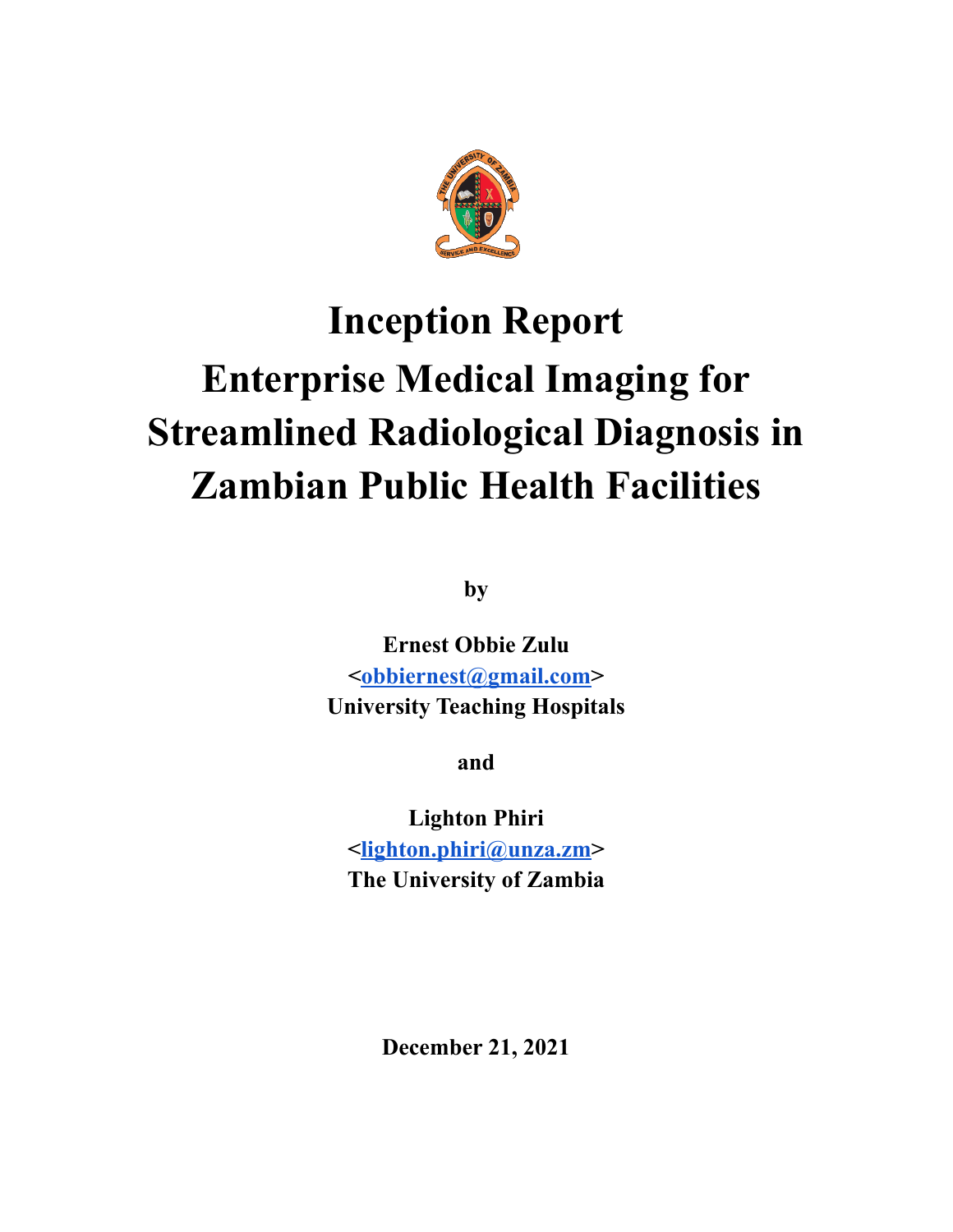

### **Document Information**

| <b>Project Name</b>       | Enterprise Medical Imaging for Streamlined Radiological Diagnosis in Zambian Public Health<br>Facilities                  |                              |                   |  |  |
|---------------------------|---------------------------------------------------------------------------------------------------------------------------|------------------------------|-------------------|--|--|
| <b>Project Funder</b>     | Directorate of Research and Graduate Studies, The University of Zambia                                                    |                              |                   |  |  |
| Project<br><b>Manager</b> | <b>Document Version</b><br>1.0<br>Dr. Lighton Phiri $\leq$ lighton.phiri@unza.zm>                                         |                              |                   |  |  |
|                           | Dr. Lighton Phiri <lighton.phiri@unza.zm><br/>Principal Investigator<br/>The University of Zambia</lighton.phiri@unza.zm> | <b>Document Version Date</b> | December 21, 2021 |  |  |
| <b>Prepared by</b>        | Dr. Ernest Obbie Zulu < obbiernest@gmail.com><br>Co-Principal Investigator<br>University Teaching Hospitals               | <b>Submission Date</b>       | December 21, 2021 |  |  |

## **Revision History**

| <b>Filename</b>                                                   | Date              | <b>Modified by</b>                                    | <b>Reason for Changes Version</b> |     |
|-------------------------------------------------------------------|-------------------|-------------------------------------------------------|-----------------------------------|-----|
| $ $ docs-unza21-drgs_seed_money_grant-<br>$ inception$ report.pdf | December 21, 2021 | $ Dr.$ Ernest Obbie Zulu $\cdot$<br>Dr. Lighton Phiri | <b>Initial Version</b>            | 1.0 |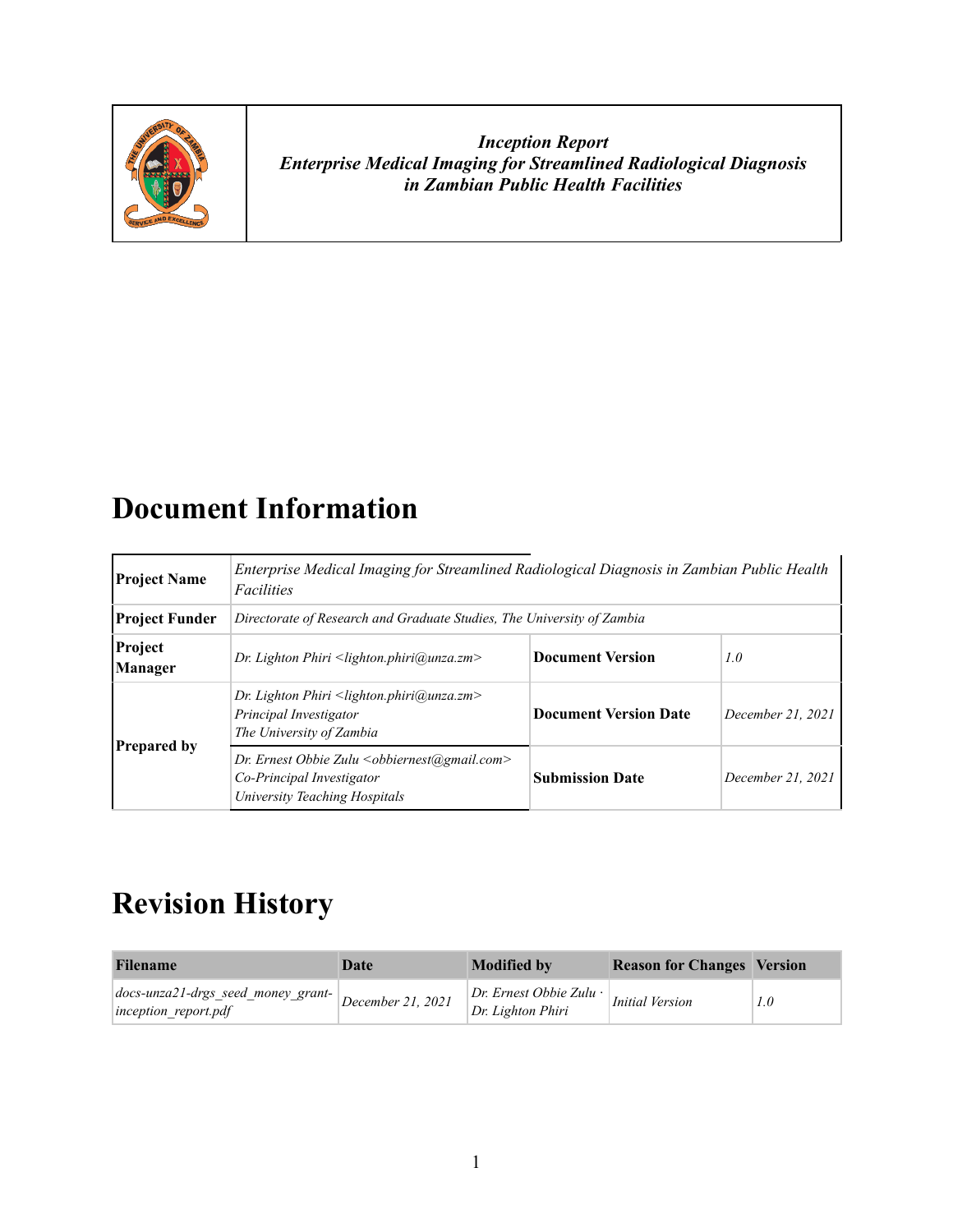

## **Table of Contents**

| 1. Executive Summary                                                        | $\mathbf{1}$     |
|-----------------------------------------------------------------------------|------------------|
| 1.1. Document Objective                                                     | $\mathbf{1}$     |
| 1.2. Project Scope                                                          | $\mathbf{1}$     |
| 1.3. Project Closing                                                        | $\overline{2}$   |
| 2. Introduction                                                             | $\boldsymbol{2}$ |
| 2.1. Researchers' Intentions and Goals                                      | $\overline{2}$   |
| 2.2. Project Goals                                                          | $\overline{2}$   |
| 3. Project Work Plan                                                        | $\mathbf{3}$     |
| 3.1. Project Phases                                                         | 3                |
| 3.1.1. Phase 1. Exploratory Study of Radiological Workflows                 | 3                |
| 3.1.2. Phase 2. Archival Records Analysis                                   | $\overline{4}$   |
| 3.1.3. Phase 3. Machine Learning Model Implementation                       | $\overline{4}$   |
| 3.2. Detailed Project Working Plan                                          | $\overline{4}$   |
| 3.3. Project Deliverables                                                   | $\overline{4}$   |
| 3.4. Project Monitoring                                                     | $\overline{4}$   |
| 4. Methodology                                                              | 5                |
| 4.1. Conceptual Framework                                                   | 5                |
| 4.2. Study Setting                                                          | 6                |
| 4.3. Experimental Design                                                    | $8\,$            |
| 4.3.1. Objective 1. Current Medical Imaging Workflows                       | 8                |
| 4.3.2. Objective 2. Empirical Analysis of Archived Imaging Modalities       | 9                |
| 4.3.3. Objective 3. Interpretation of Medical Images Using Machine Learning | 9                |
| 4.4. Data Analysis                                                          | 10               |
| 4.5. Ethical Consideration                                                  | 10               |
| 4.6. Limitations                                                            | 10               |
| 5. Risk Management                                                          | 11               |
| <b>6. Resources</b>                                                         | 11               |
| 7. References                                                               | 14               |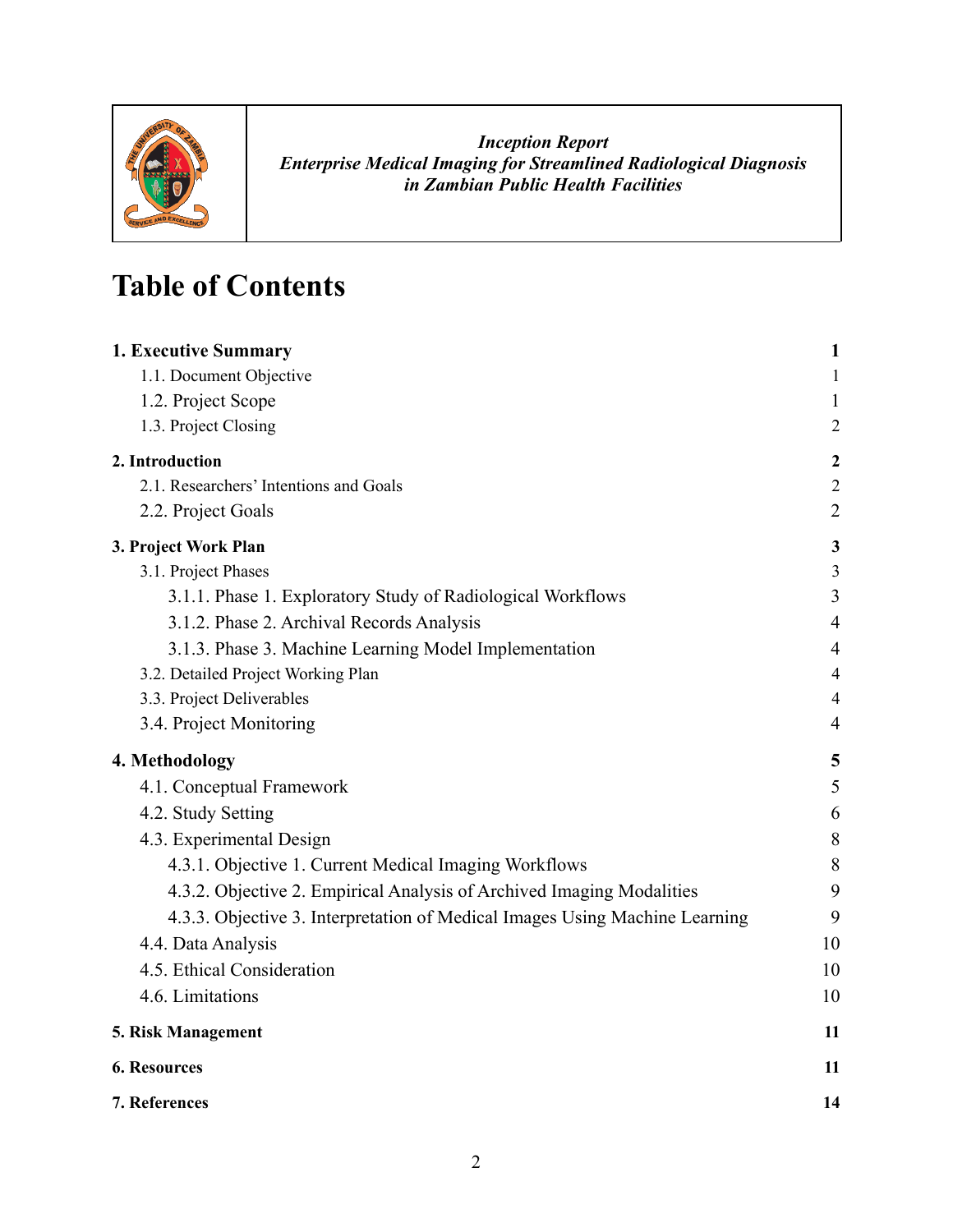

| 8. Appendix A: Level 1, 2 and 3 Health Facilities in Lusaka Province | 15 |
|----------------------------------------------------------------------|----|
| 9. Appendix B: Level 1, 2 and 3 Health Facilities in Lusaka District | 16 |
| 10. Appendix C: Level 1, 2 and 3 Health Facilities in Zambia         | 17 |
| 11. Appendix D: Project Timeline—Gantt Chart                         | 25 |
| 12. Appendix E: Project Deliverables                                 | 26 |
| 13. Appendix F: Risk Management                                      | 28 |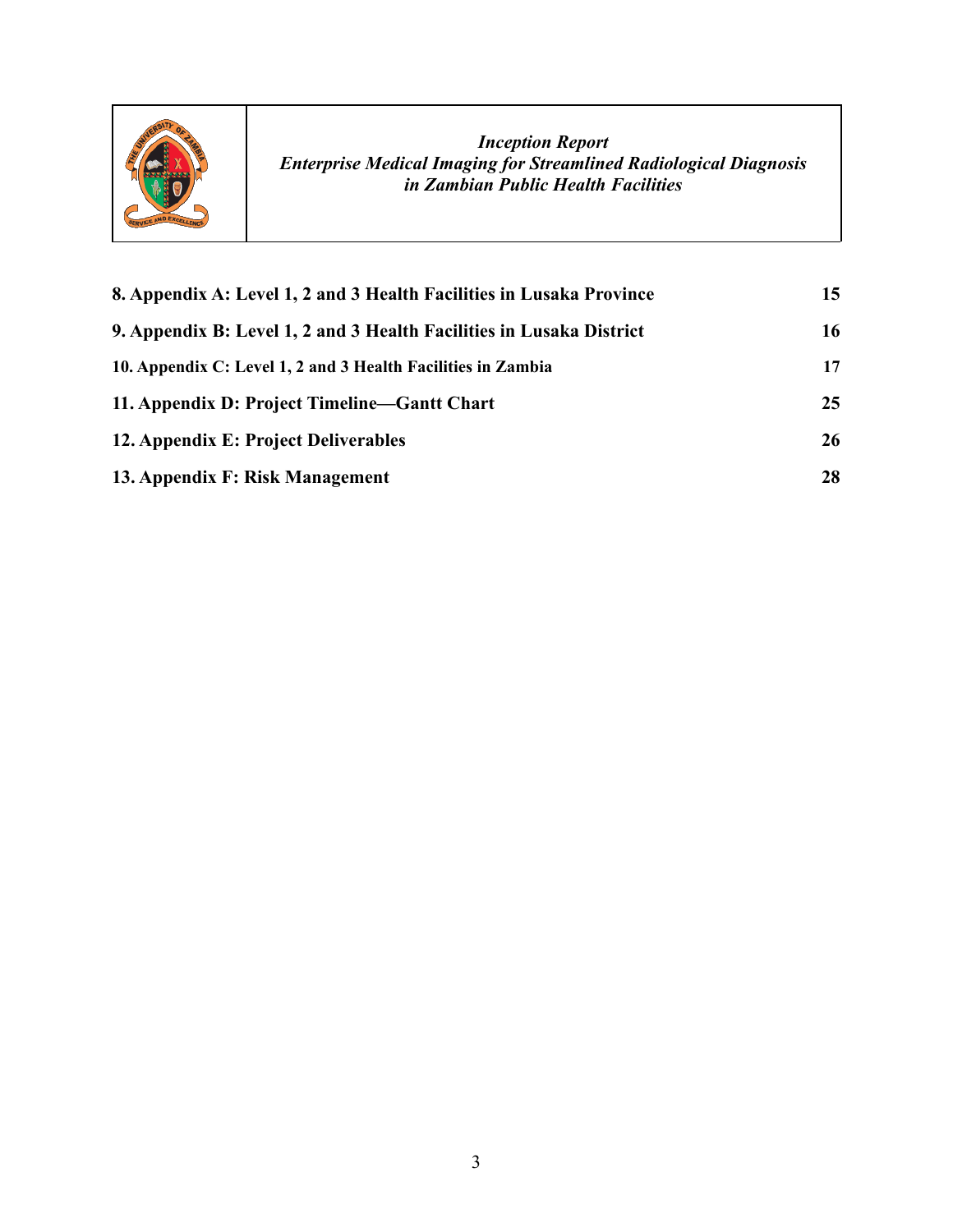

## **List of Figures**

Figure 1: Core Phases of the CRISP-DM Model

Figure 2: Distribution of Level 1, 2 and 3 Hospitals in Zambia

Figure 3: Distribution of Level 1, 2 and 3 Health Facilities in Lusaka Province

Figure 4: Distribution of Level 1, 2 and 3 Health Facilities in Lusaka District

Figure 5: Project Timeline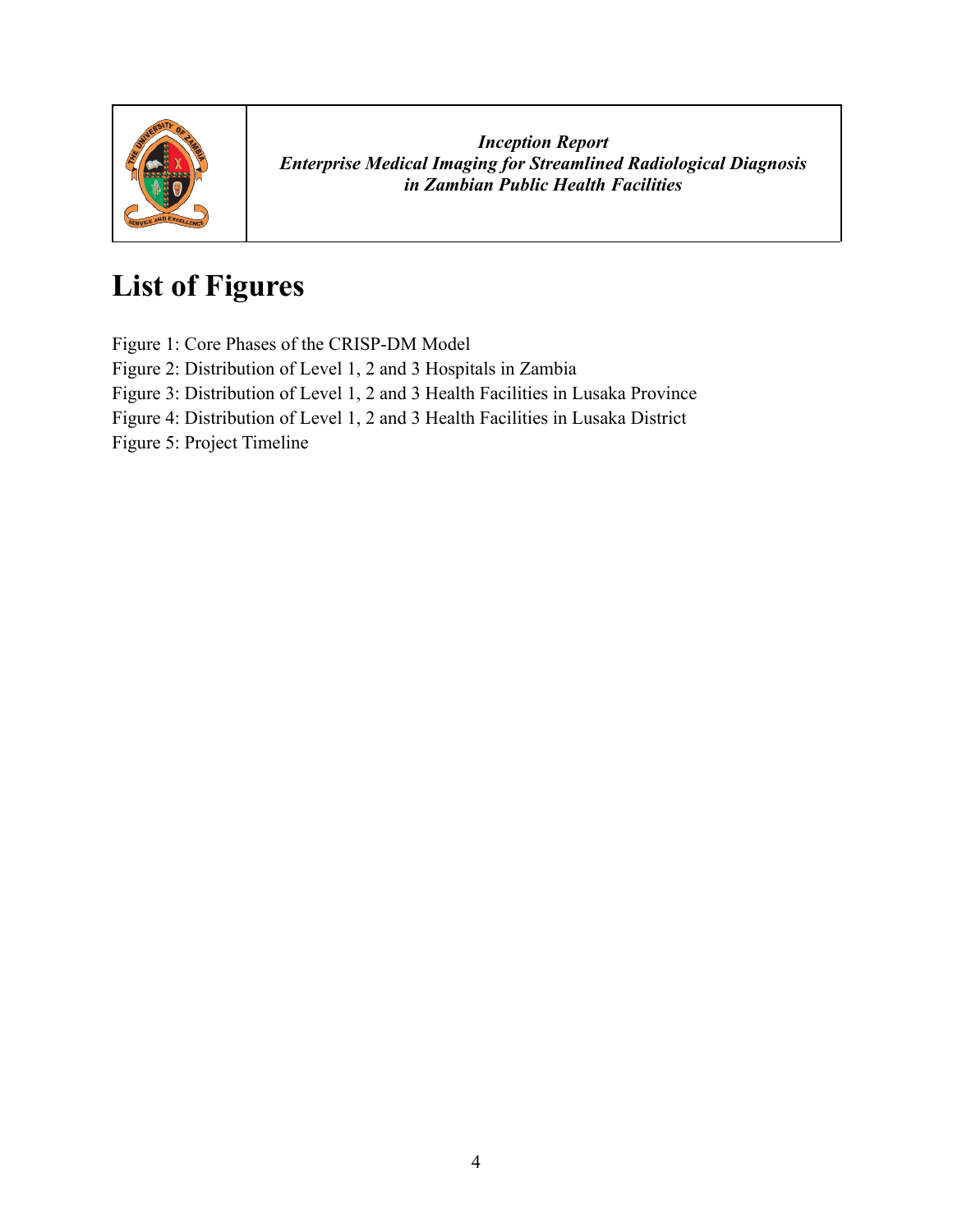

## **List of Tables**

Table 1: Health Facilities in the Republic of Zambia

Table 2: Human Resources

Table 3: Project RACI Matrix

Table 4: Project Deliverables

Table 5: Risk Management Strategy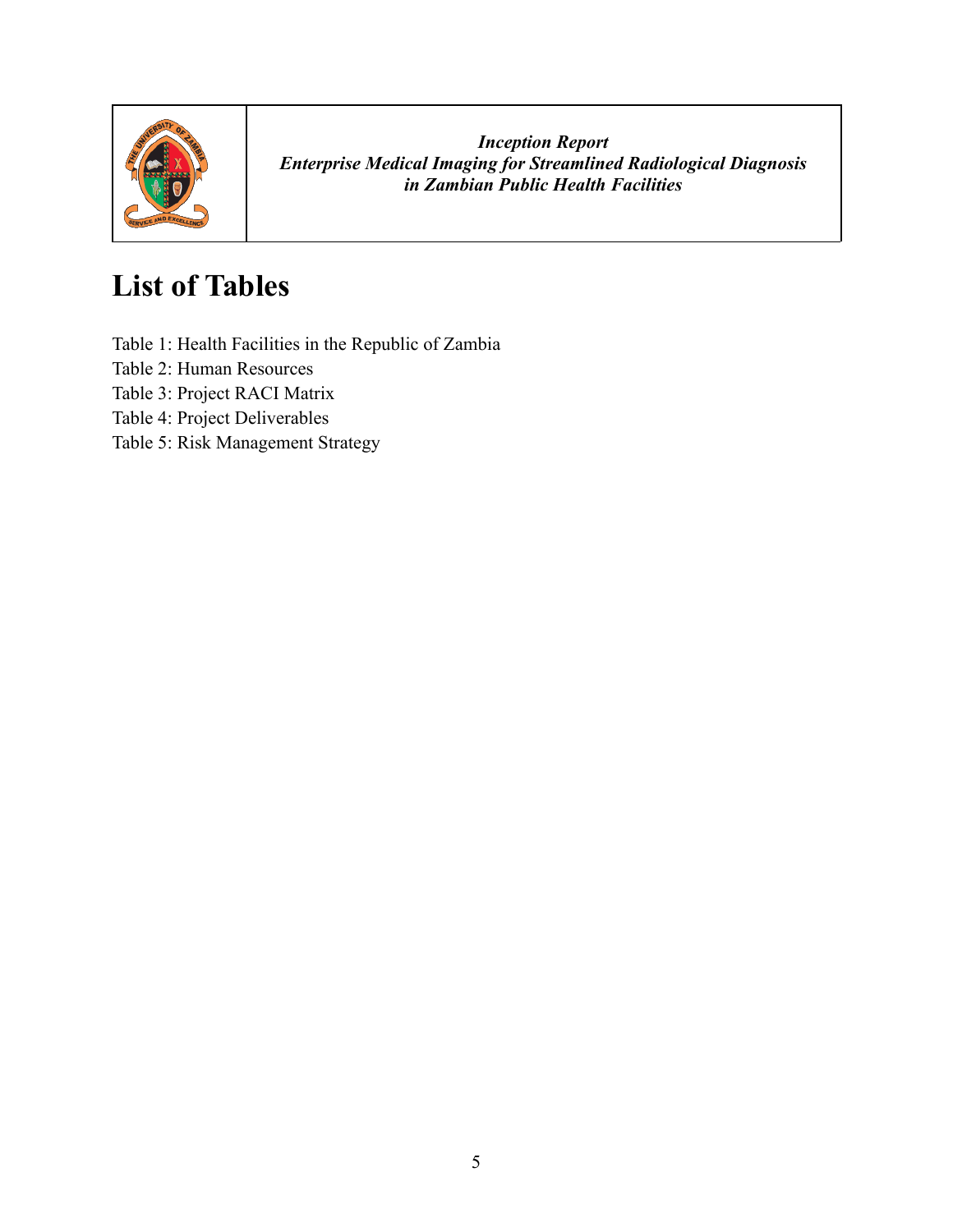

## **List of Abbreviations**

| <b>Abbreviation</b> | <b>Description</b>                                     |
|---------------------|--------------------------------------------------------|
| AI                  | Artificial Intelligence                                |
| <b>CRISP-DM</b>     | <b>CRoss Industry Standard Process for Data Mining</b> |
| <b>CXR</b>          | Chest X-Ray                                            |
| <b>DICOM</b>        | Digital Imaging and Communications in Medicine         |
| <b>EHRs</b>         | Electronic Health Records                              |
| EI                  | <b>Enterprise Imaging</b>                              |
| <b>PACS</b>         | Picture Archiving and Communication System             |
| <b>RIS</b>          | Radiology Information System                           |
| <b>UNZA</b>         | The University of Zambia                               |
| <b>UTHs</b>         | University Teaching Hospitals                          |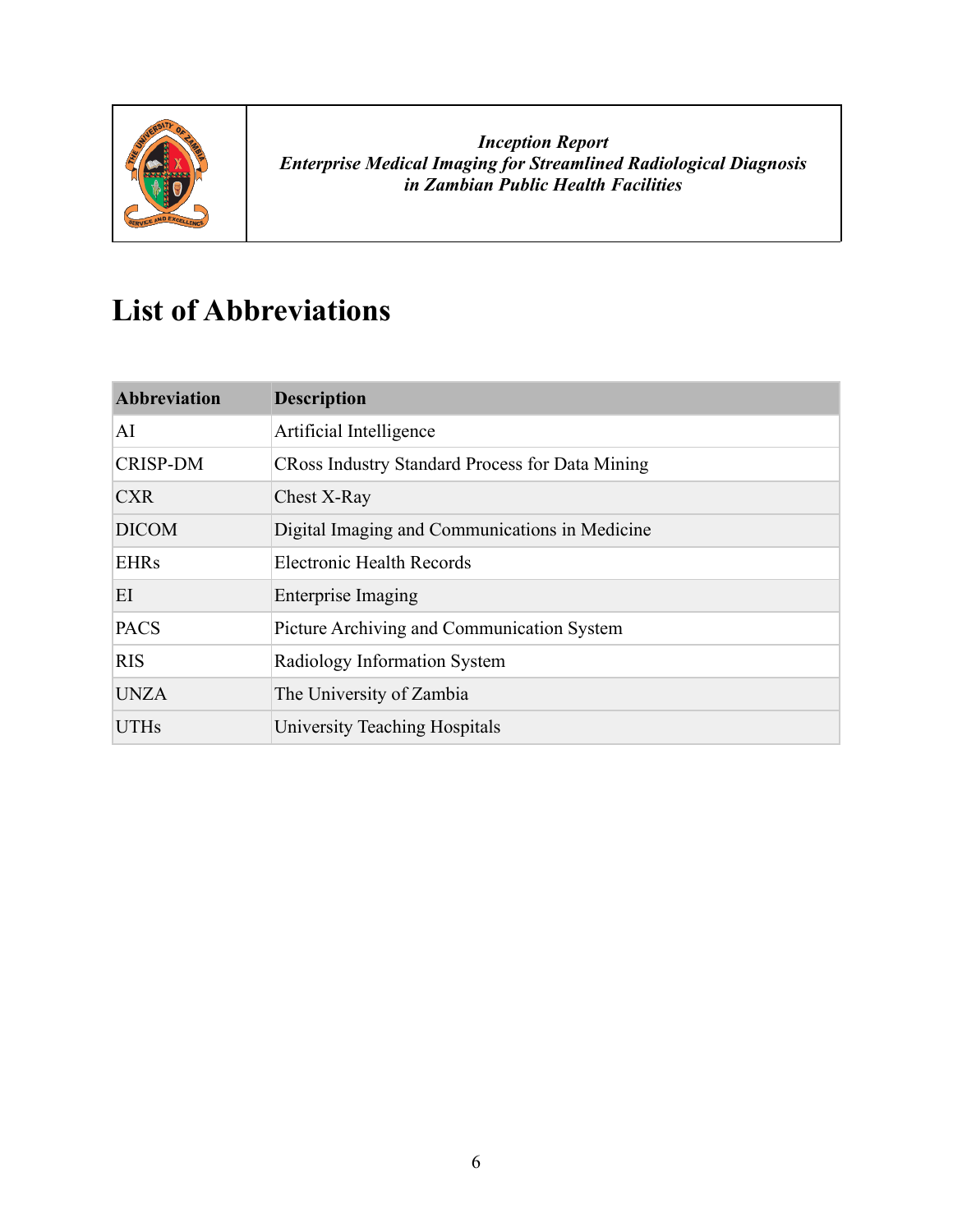

### <span id="page-7-0"></span>**1. Executive Summary**

The Republic of Zambia, like many countries world-over, is faced with a critical shortage of trained radiologists, medical experts specialised in the interpretation of medical images for radiological diagnosis of health conditions. It was reported that as of 2019, Zambia had only five (5) trained radiologists against a population of 17 million [\(Bwanga](https://paperpile.com/c/DdzIHH/r7Uk) et al., 2019). This project is a pilot study that seeks to investigate the challenges resulting from the shortage of radiologists and to investigate the feasibility of implementation of efficient and effective medical imaging workflows using enterprise imaging techniques, in order to demonstrate the potential of enterprise imaging in addressing the grand challenges associated with medical imaging in Zambia.

#### <span id="page-7-1"></span>**1.1. Document Objective**

The contents of this Inception report are aimed at providing a complete and concise lay-out of the project concept, its proposed proceeding and the expected outcomes to be achieved. The key elements of this report include:

- A description of the project aim and objectives in regard to the existing problem. These are outlined in Section 2
- A detailed work plan (that conforms to a specific timeline) that indicates specific project activities and tasks to be undertaken, project stages, project monitoring and an outline of expected deliverables. These are contained in Section 3
- The methodology that will be used in order to effectively undertake the project; given in Section 4
- A detailed description of the risk management strategy, including all potential project risks and mitigation strategies - Section 5
- Resources that will be required to undertake the project Section 6

### <span id="page-7-2"></span>**1.2. Project Scope**

The researchers will carry out the project as outlined in the proposal with predefined update/feedback interactions, as specified by the project funders. The specific scope of the researchers' work will include: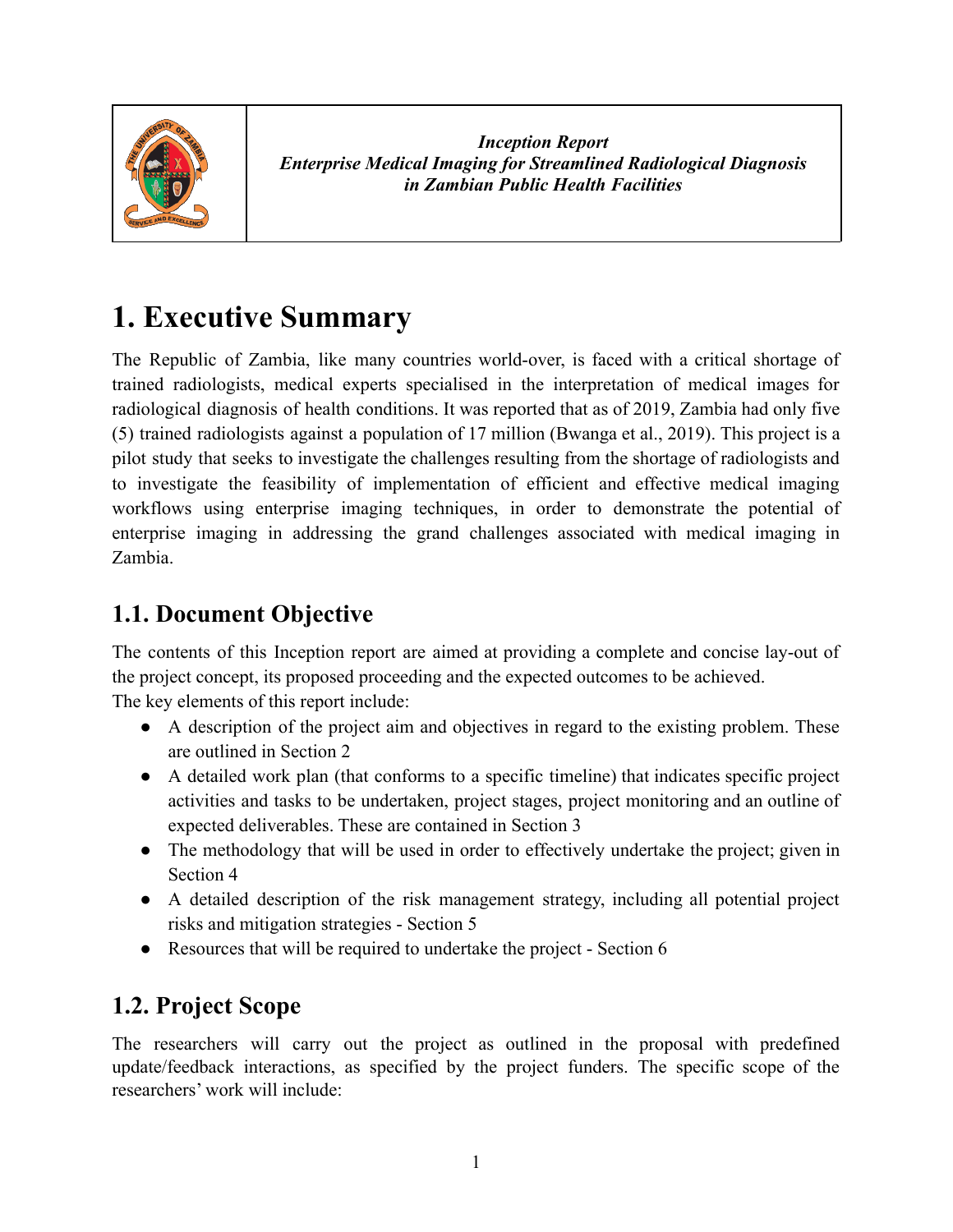

- **Drafting of the Inception Report (this document) detailing the work plan of the project:** This includes assigning responsibilities to the researchers, specific tasks and assignments by the researchers, and project timeline and target dates for deliverables.
- **● Carrying out the research work**
	- Data collection, processing and analysis
	- Dataset collection, preprocessing and labelling
	- Machine Learning model development and evaluation
- **● Compiling the final project report**

#### <span id="page-8-0"></span>**1.3. Project Closing**

The project shall be objectively closed at the stage when the data will have been analysed and interpreted, the Machine Learning model developed during the project evaluated and the final project report accepted by the project funders.

## <span id="page-8-1"></span>**2. Introduction**

### <span id="page-8-2"></span>**2.1. Researchers'Intentions and Goals**

This project is an undertaking aimed at streamlining radiological workflows using enterprise imaging techniques that incorporate artificial intelligence in order to potentially mitigate the challenges resulting from the shortage of radiologists in Zambian public health facilities.

### <span id="page-8-3"></span>**2.2. Project Goals**

The main objective of the project is to investigate the feasibility of leveraging enterprise medical imaging techniques for the efficient and effective reading of medical images in public health facilities in Zambia.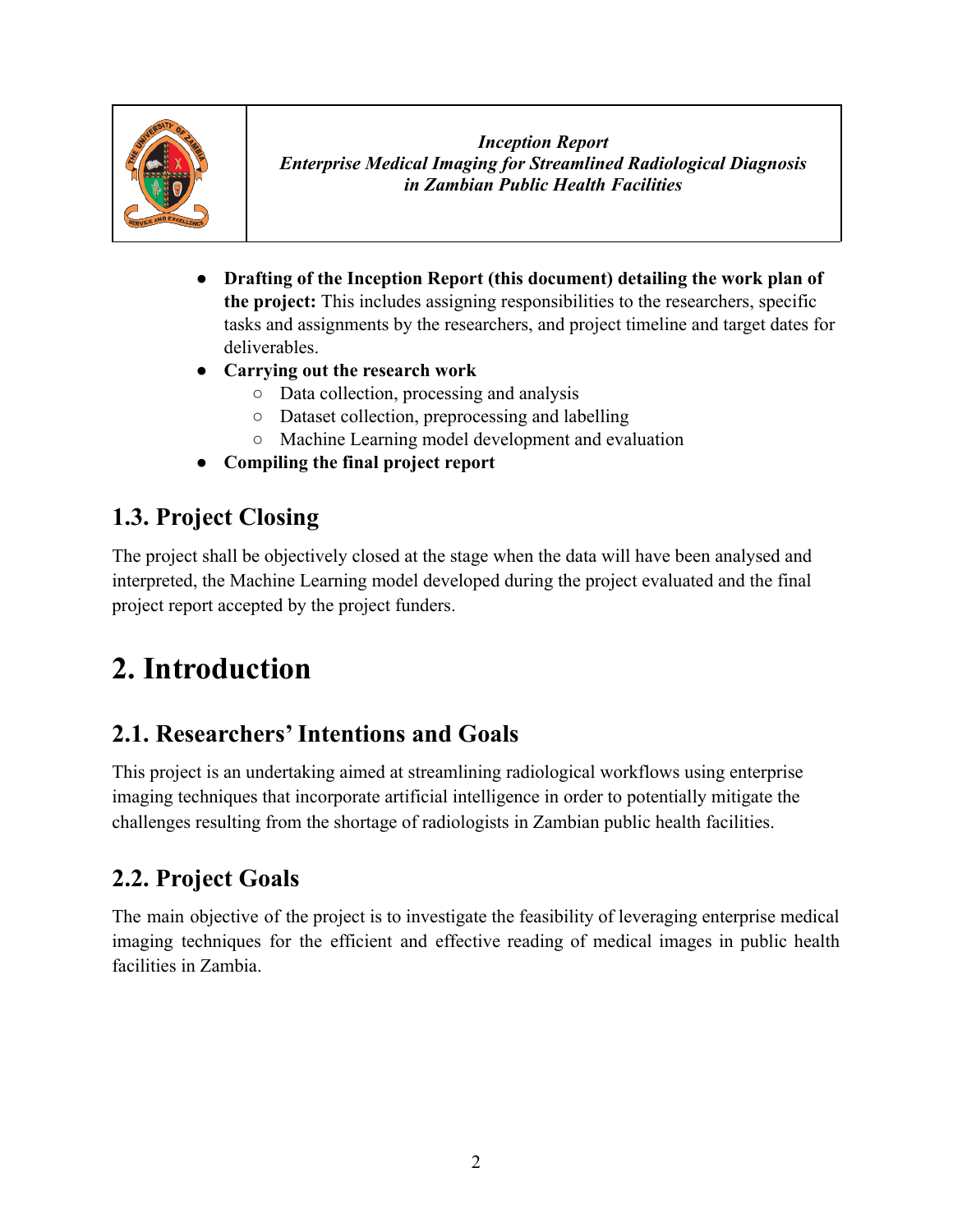

## <span id="page-9-0"></span>**3. Project Work Plan**

### <span id="page-9-1"></span>**3.1. Project Phases**

This research project is segmented into three high-level phases, aligned with the key objectives of the project, as outlined in Section 4.3. Table 1 shows the project phases and associated estimated durations.

| ID    | <b>Phase</b>                              | <b>Duration</b><br>(Days) | <b>Start Date</b> | <b>End Date</b>   |
|-------|-------------------------------------------|---------------------------|-------------------|-------------------|
| $P-1$ | Drafting Inception Report                 | 14                        | December 13, 2021 | December 27, 2021 |
| $P-2$ | Project Scoping and Planning              | 5                         | December 27, 2021 | December 31, 2021 |
| $P-3$ | <b>Situation Analysis</b>                 | 190                       | January 3, 2022   | July 12, 2022     |
| $P-4$ | <b>Archival Records Analysis</b>          | 160                       | January 3, 2022   | June 12, 2022     |
| $P-5$ | Machine Learning Model<br>Implementation  | 270                       | February 7, 2022  | November 4, 2022  |
| $P-6$ | <b>Project Decommissioning</b><br>Meeting | 1                         | December 12, 2022 | December 12, 2022 |
| $P-7$ | <b>Project Dissemination</b>              |                           | December 12, 2022 | December 12, 2022 |

Table 1: Project Phases

#### <span id="page-9-2"></span>**3.1.1. Phase 1. Exploratory Study of Radiological Workflows**

In Phase 1 of this research project, a situation analysis will be conducted in order to explore and understand current radiological workflows. The exploratory study will primarily focus on all Referral Health Facilities (Hospital Levels 1 - 3) in Zambia, although some activities will be restricted to Level 3 Hospitals in Lusaka district.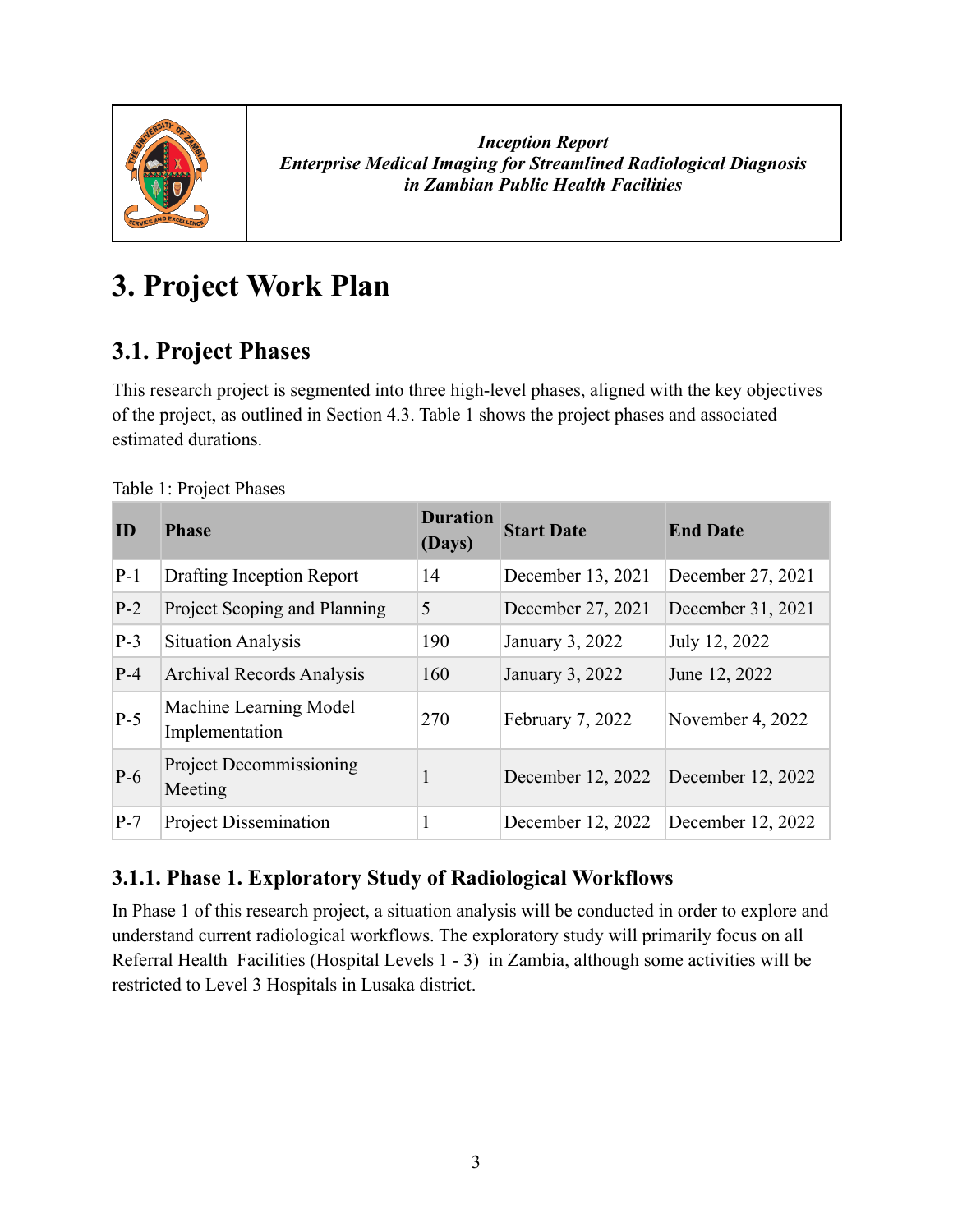

#### <span id="page-10-0"></span>**3.1.2. Phase 2. Archival Records Analysis**

In Phase 2 of the research project, a retrospective study of archived historical medical images will be conducted in order to understand the archival practises associated with the different medical image modalities.

#### <span id="page-10-1"></span>**3.1.3. Phase 3. Machine Learning Model Implementation**

In Phase 3 of the research project, machine learning classification models will be implemented and evaluated in order to determine their relative effectiveness and usefulness.

#### <span id="page-10-2"></span>**3.2. Detailed Project Working Plan**

As indicated in the contract signed with the funders, the duration of this research project will be between December 13, 2021 and December 13, 2022. The detailed project timeline is outlined in Figure 4, in Appendix B.

### <span id="page-10-3"></span>**3.3. Project Deliverables**

The project deliverables, including specific details of the deliverables, are outlined in Table 5, in Appendix C.

### <span id="page-10-4"></span>**3.4. Project Monitoring**

The progress of the project will be monitored through the delivery of deliverables, and by accomplishing the predefined milestones specified by the project funders. In addition, the researchers will use effective project management practises and tools to ensure that the project is successfully executed.

Specifically, the researchers will use  $Trello<sup>1</sup>$  as the primary project management tool.

<sup>&</sup>lt;sup>1</sup> <https://trello.com>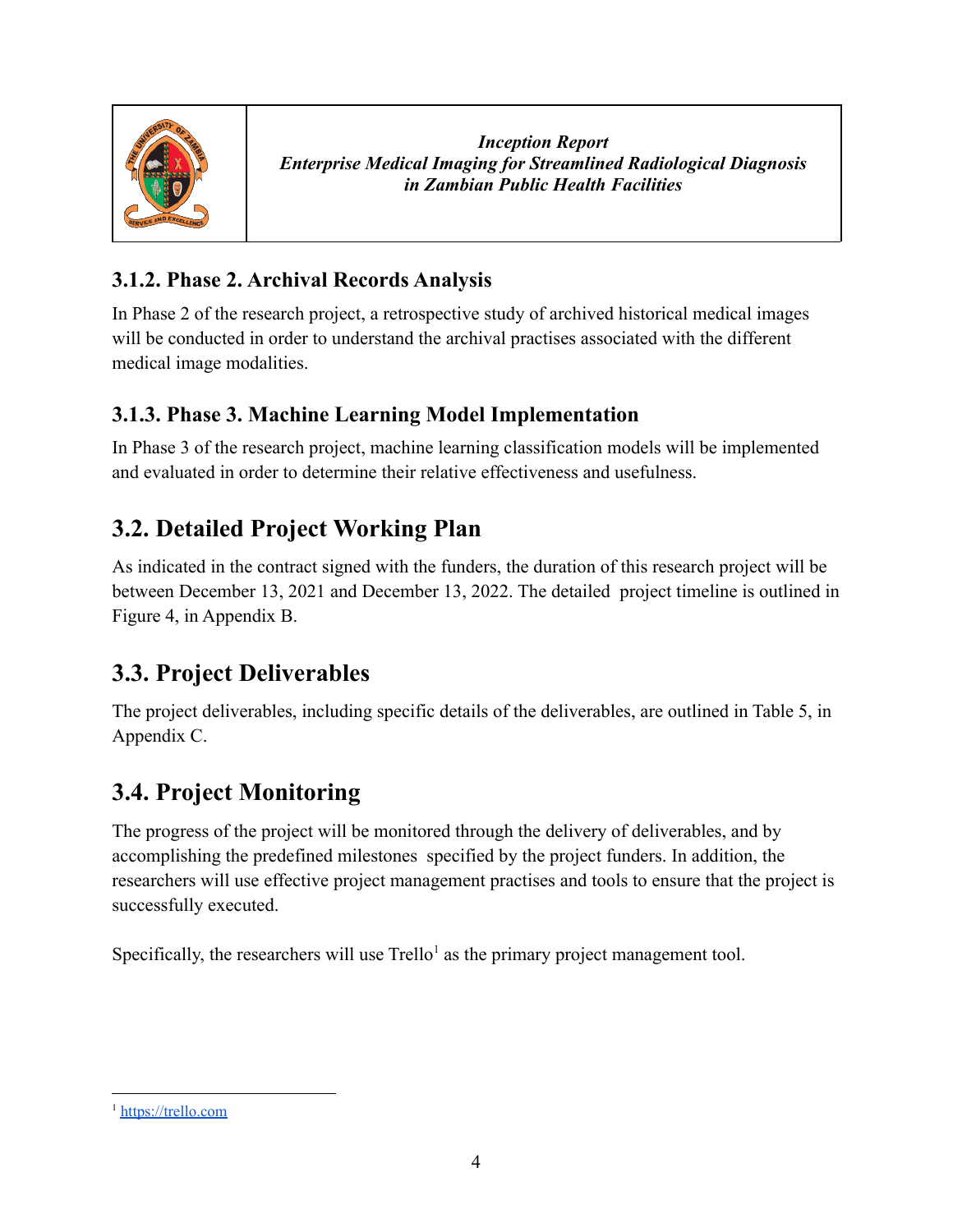

## <span id="page-11-0"></span>**4. Methodology**

This research will take advantage of a mixed-methods approach. A combination of quantitative and qualitative data collection techniques will be used to understand how the radiological images are interpreted in Level 1, Level 2 and Level 3 hospitals, while retrospective data collection, using quantitative content analysis, will be leveraged to determine how much radiological images data is generated. Finally, reliable machine learning frameworks will be used to implement the machine learning classification models, with quantitative approaches used to evaluate the effectiveness and usefulness of the classification model.

### <span id="page-11-1"></span>**4.1. Conceptual Framework**



Figure 1: Core Phases of the CRISP-DM Model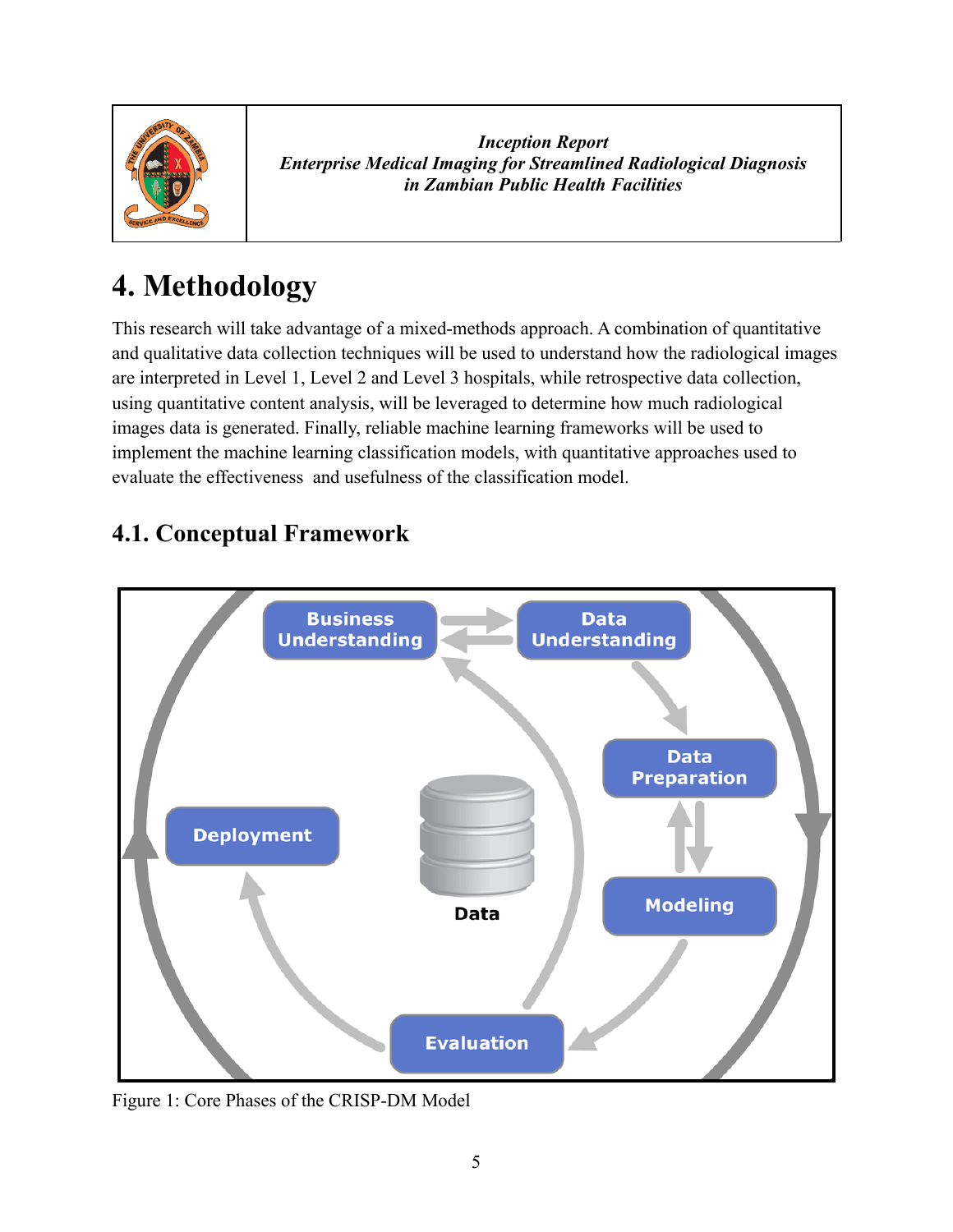

The CRoss Industry Standard Process for Data Mining (CRISP-DM) model [\(Wirth & Hipp,](https://paperpile.com/c/DdzIHH/hpx3) [2000\),](https://paperpile.com/c/DdzIHH/hpx3) shown in Figure 1, will be used to guide this research. Specifically, the six (6) phases of the model will be used as follows:

- Business Understanding—In order to understand current radiological workflows, interactions with key stakeholders—Radiologists, trainee Radiologists, Radiographers, Medical doctors and Clinical officers—will be undertaken, as outlined in Section 4.3.1.
- Data Understanding—Archival records analyses of historical reports and medical images will be performed, as outlined in Section 4.3.2.
- Data Preparation—Dataset
- Modelling—Classification models will be implemented for the classification of medical image modalities, as outlined in Section 4.3.3.
- Evaluation—The effectiveness and usefulness of the machine learning models will be systematically evaluated, as outlined in Section 4.3.3.
- Deployment—As part of the process of evaluating the usefulness of the model, an end user interface will be implemented and interfaced with the offline model.

### <span id="page-12-0"></span>**4.2. Study Setting**

This research will be carried out in the Republic of Zambia at all Level 1, Level 2 and Level 3 health facilities that offer at least one of any of the radiological imaging modalities.

Zambia has a recorded 2815 health facilities, out of which 151 are classified as Level 1, Level 2 or Level 3 Hospitals (*MFL*[, n.d.\).](https://paperpile.com/c/DdzIHH/rde3) Table 2 shows the number of health facilities in Zambia, by facility type, while Figure 2 shows the distribution of Level 1, Level 2 and Level 3 health facilities in Zambia. While this research will be carried out in all Hospital - Level facilities, some activities will be restricted to facilities in Lusaka Province, as shown in Figure 3, in Appendix A; and facilities in Lusaka District, as shown in Figure 4, in Appendix B.

The study will specifically focus on Hospital - Level facilities as they are the facilities equipped with radiological machines. That being said, the researchers understand that there are isolated lower ranking government-owned, private/missionary- or military-owned facilities that may have radiology services, mainly ultrasound modalities. These shall not be included in this study.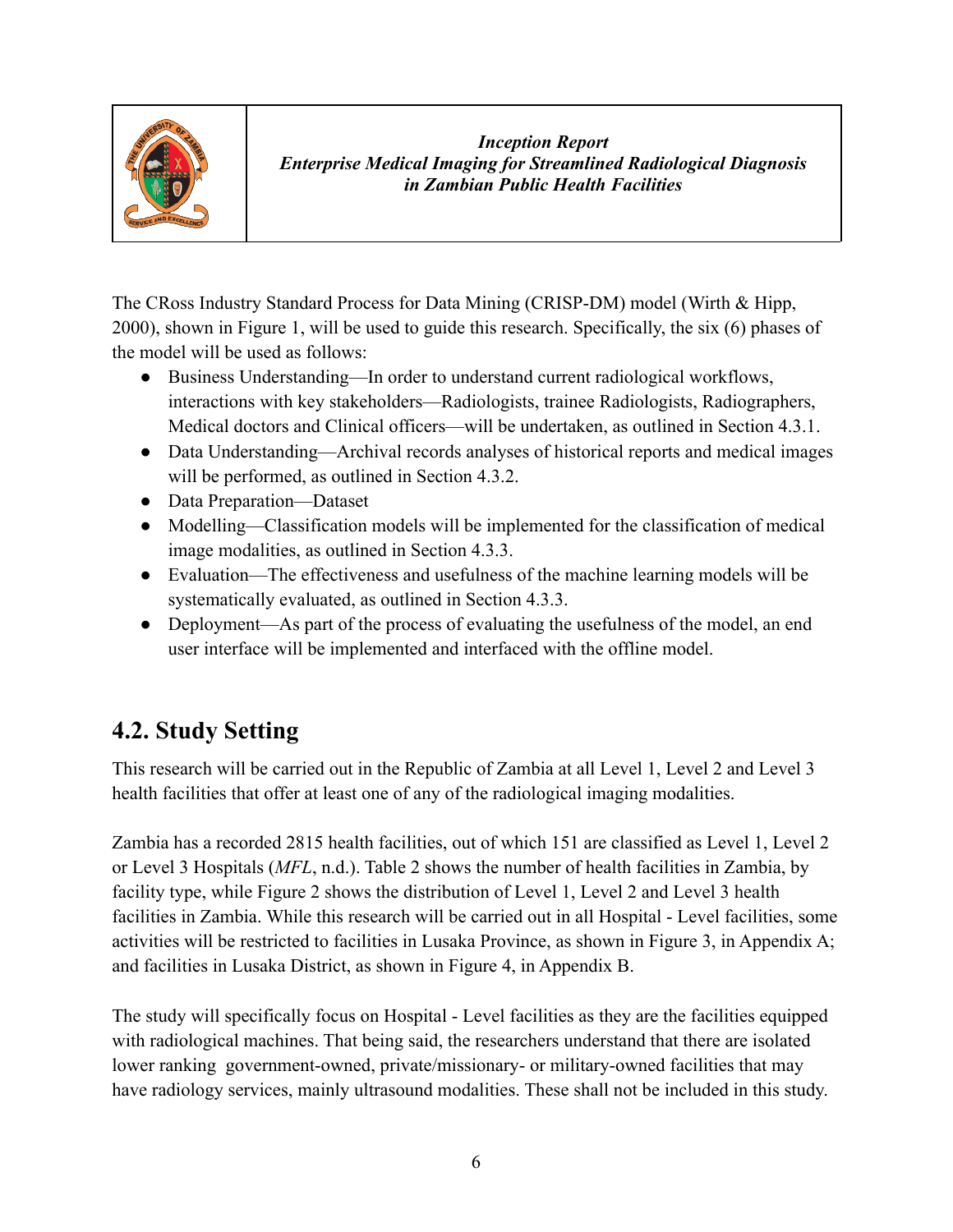

|                                   | <b>GRZ</b> | <b>Military NGO</b> |                | <b>Police</b>    | <b>Private</b> | <b>Total</b> |
|-----------------------------------|------------|---------------------|----------------|------------------|----------------|--------------|
| <b>Border Health Post</b>         | 3          | $\theta$            | $\overline{0}$ | $\theta$         | $\theta$       | 3            |
| <b>Community Health Post</b>      | 1003       | 12                  | 17             | 8                | 13             | 1053         |
| Hospital - Level 1                | 72         | $\overline{4}$      | 30             | $\theta$         | 9              | 115          |
| Hospital - Level 2                | 13         | $\mathbf{1}$        | 3              | $\overline{0}$   | 5              | 22           |
| Hospital - Level 3                | 12         | $\mathbf{1}$        | $\overline{0}$ | $\mathbf{0}$     | $\mathbf{1}$   | 14           |
| Hospital Affiliated Health Centre | 12         | $\overline{0}$      | $\overline{0}$ | $\overline{0}$   | $\theta$       | 12           |
| <b>Rural Health Centre</b>        | 1021       | 17                  | 50             | $\mathbf{1}$     | 15             | 1104         |
| Unclassified                      | 43         | 5                   | 10             | $\overline{3}$   | 58             | 119          |
| Urban Health Centre               | 273        | 14                  | 14             | 12               | 47             | 360          |
| <b>Zonal Health Centre</b>        | 11         | $\boldsymbol{0}$    | $\overline{2}$ | $\boldsymbol{0}$ | $\theta$       | 13           |
| Total                             | 2463       | 54                  | 126            | 24               | 148            | 2815         |

Table 1: Health Facilities in the Republic of Zambia

The health facilities for inclusion in the study will be identified through records obtained at the Radiation Protection Authority (RPA) of Zambia, a licencing body that maintains national registers and inventory records of radiology equipment.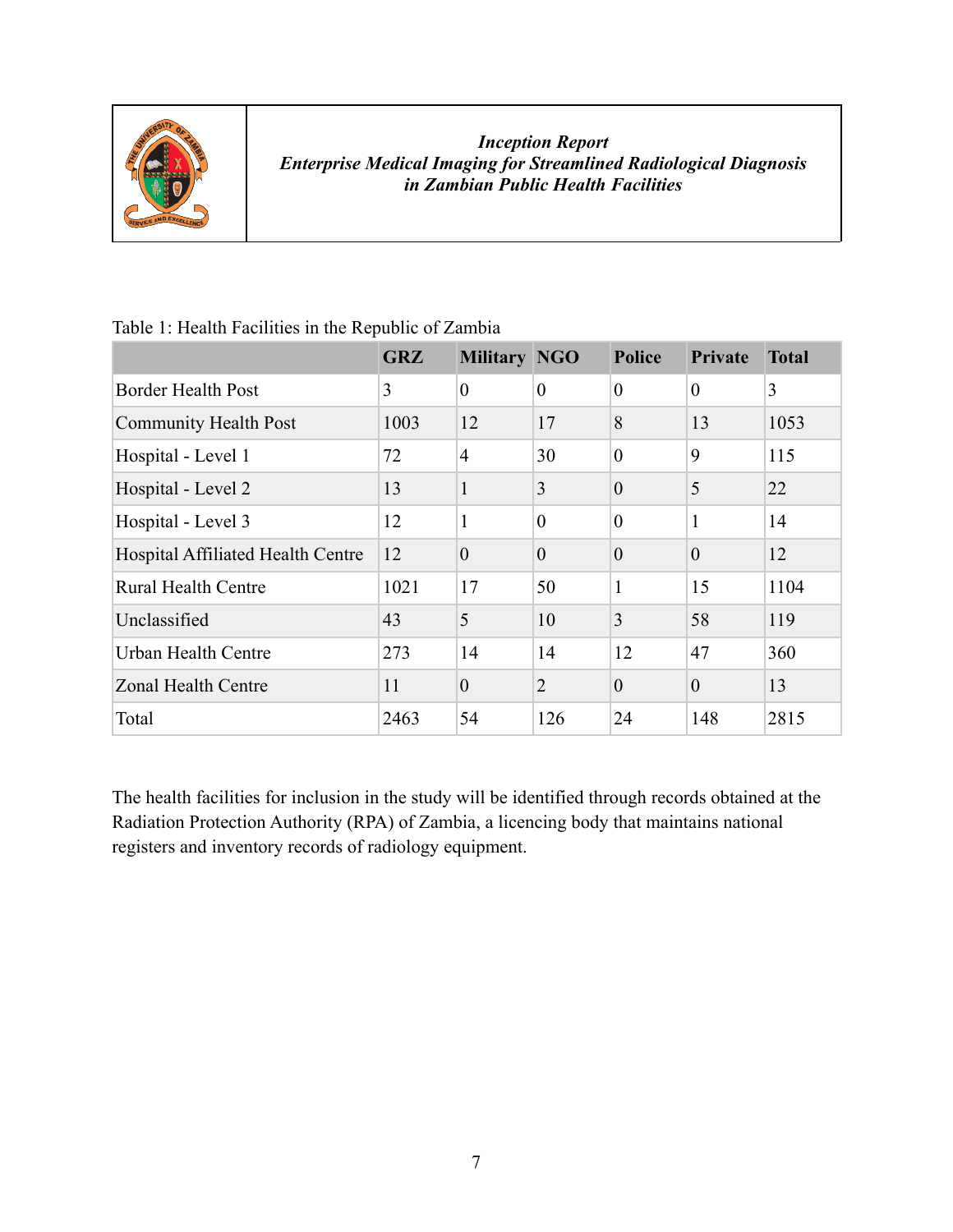



<span id="page-14-0"></span>Figure 2: Distribution of Level 1, 2 and 3 Hospitals in Zambia

### **4.3. Experimental Design**

#### <span id="page-14-1"></span>**4.3.1. Objective 1. Current Medical Imaging Workflows**

The target population, approximated at 510, shall include qualified Radiologists, trainee Radiologists, Radiographers (including Radiography Technologists and Sonographers), Medical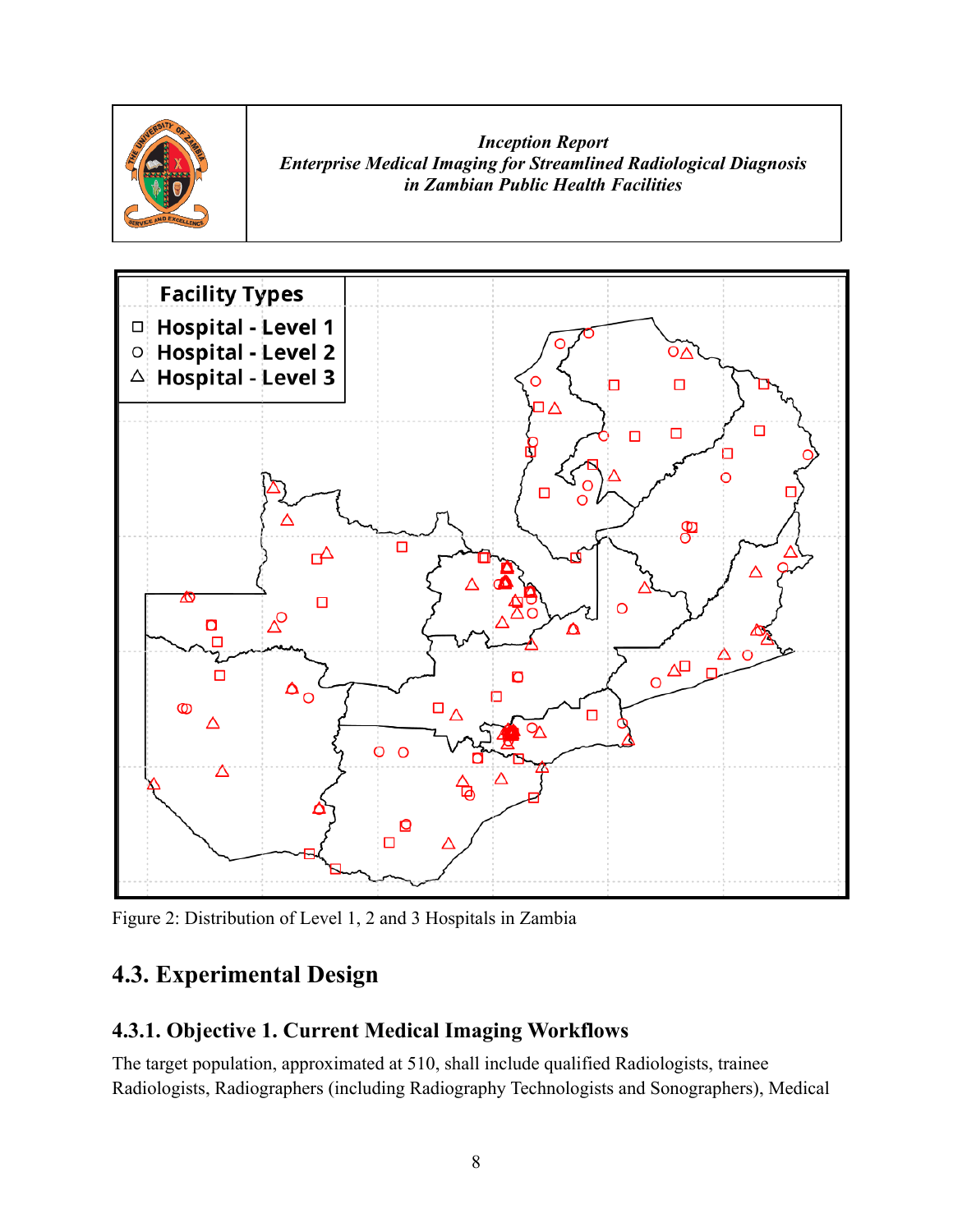

doctors and Clinical officers. From the estimated 510 target population, a sample size of 220 is calculated. Telephone interviews, online profession-specific questionnaires, semi-structured interviews, data record sheets and on-site procedure observation checklists will be used to collect data.

Arrangements will be made via telephone and email communication for participants to take the online questionnaires. Semi-structured interviews will be held with randomly selected participants at a government, private/mission and military Level 1, 2 and 3 facilities. Additionally, observatory procedures will be held at randomly selected government, private/mission and military Level 1, 2 and 3 facilities by actively following through the process from image acquisition to the dispatch of reports. Important observed procedures will be recorded on the procedure observation checklist. This will be done in order to objectively collect data on image interpretation practises by medical practitioners.

#### <span id="page-15-0"></span>**4.3.2. Objective 2. Empirical Analysis of Archived Imaging Modalities**

Retrospective records reviews will be conducted on the annual returns for the number of examinations performed in each modality from 2011 to 2020 at all the Level 1 - 3 facilities in Lusaka District. The collected data will then be analyzed for data volume size and various trends of interest.

#### <span id="page-15-1"></span>**4.3.3. Objective 3. Interpretation of Medical Images Using Machine Learning**

Supervised Machine Learning binary classification models will be implemented using the scikit-learn Python library [\(Pedregosa et al., 2011\)](https://paperpile.com/c/DdzIHH/rROe) and TensorFlow software Machine Learning library (*[TensorFlow](https://paperpile.com/c/DdzIHH/71Gw)*, n.d.).

The effectiveness of the binary classification models will be evaluated by measuring the accuracy, precision and recall of standard Machine Learning estimators. In addition, the effectiveness of feature combinations was assessed in order to determine the appropriate feature combinations to be used during final implementation of the models. Application Programming Interface (API) endpoints were implemented, using the Python Flask Web framework (*[Welcome](https://paperpile.com/c/DdzIHH/d83J) [to Flask — Flask Documentation \(2.0.x\)](https://paperpile.com/c/DdzIHH/d83J)*, n.d.), for the classification models to facilitate the integration of the models with third-party tools and services.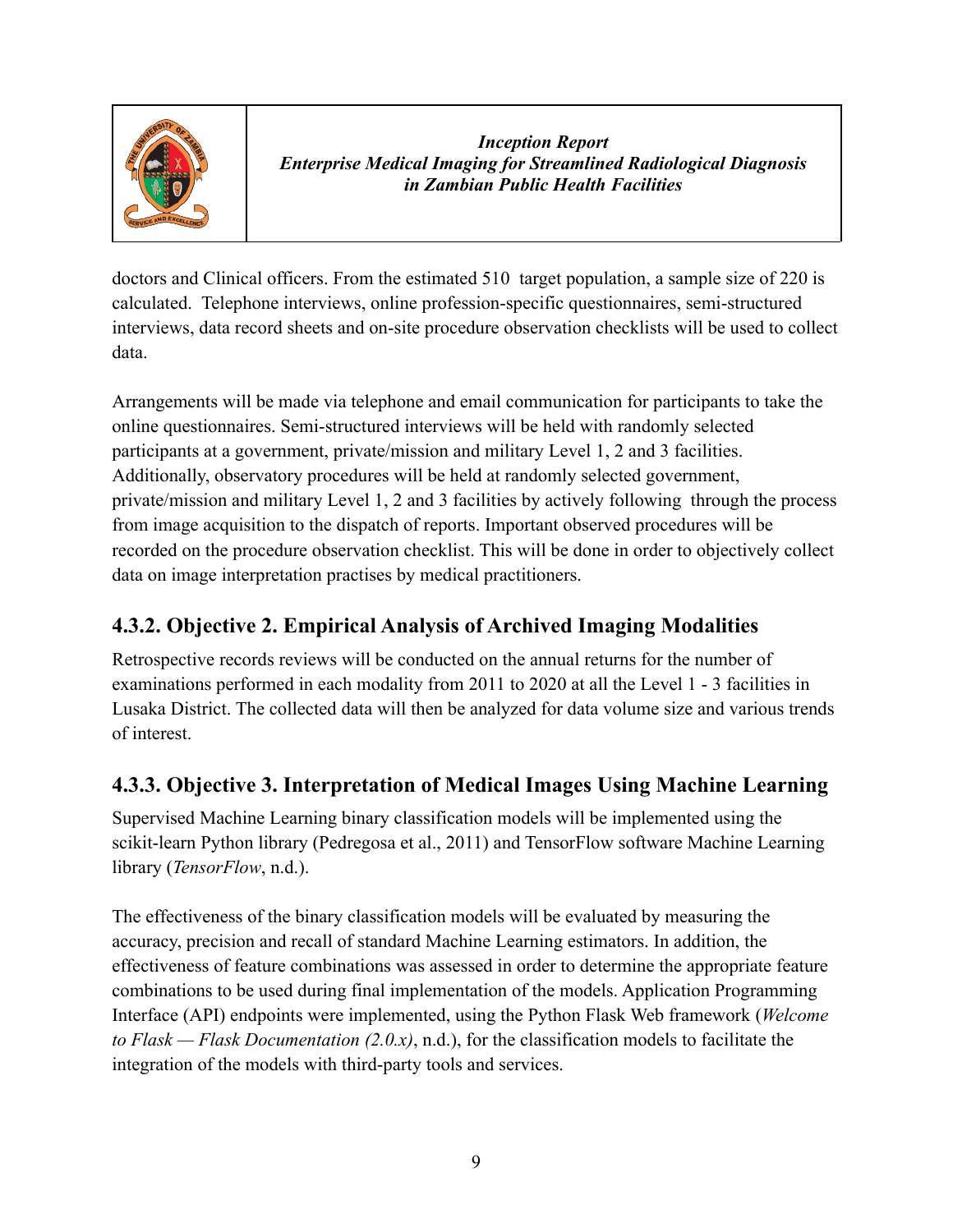

Expert radiologists and radiographers will be recruited to aid in the creation of labelled datasets for use duration experimentation. In order to evaluate the usefulness of the classification models, the System Usability Scale (SUS) [\(Brooke, 1996\)](https://paperpile.com/c/DdzIHH/ULxK) instrument will be used, enabling the measurement of the relative usefulness and usability of the model.

#### <span id="page-16-0"></span>**4.4. Data Analysis**

Basic data analyses of quantitative data will be done using Spreadsheet applications like Microsoft Excel<sup>2</sup>, LibreOffice Calc<sup>3</sup> and OpenRefine<sup>4</sup>, while statistical analyses will be conducted using the SPSS statistical package<sup>5</sup> and the R programming language<sup>6</sup>. Qualitative data from interview sessions will be analysed using Nvivo<sup>7</sup>.

### <span id="page-16-1"></span>**4.5. Ethical Consideration**

This research will involve collection of annotated medical images as data, and as such, appropriate clearance and authority will be sought from the UNZA Biomedical Research Ethics Committee (UNZABREC) and the National Health Research Authority (NHRA) before the commencement of the research. It is further anticipated that the requirement for patient consent to the use of their medical images in the form of chest x-ray will be waived by the ethical clearance bodies as the data will be retrospective and amenable to anonymisation.

The researchers pledge to ensure that images and all data used shall be de-identified and treated with utmost confidentiality.

### <span id="page-16-2"></span>**4.6. Limitations**

There are three major limitations that have the potential to affect that generalisation of results from this project:

<sup>2</sup> <https://www.microsoft.com/en-us/microsoft-365/excel>

<sup>3</sup> <https://www.libreoffice.org/discover/calc>

<sup>4</sup> <https://openrefine.org>

<sup>&</sup>lt;sup>5</sup> <https://www.ibm.com/analytics/spss-statistics-software>

<sup>6</sup> <https://www.r-project.org>

<sup>7</sup> <https://www.qsrinternational.com/nvivo-qualitative-data-analysis-software>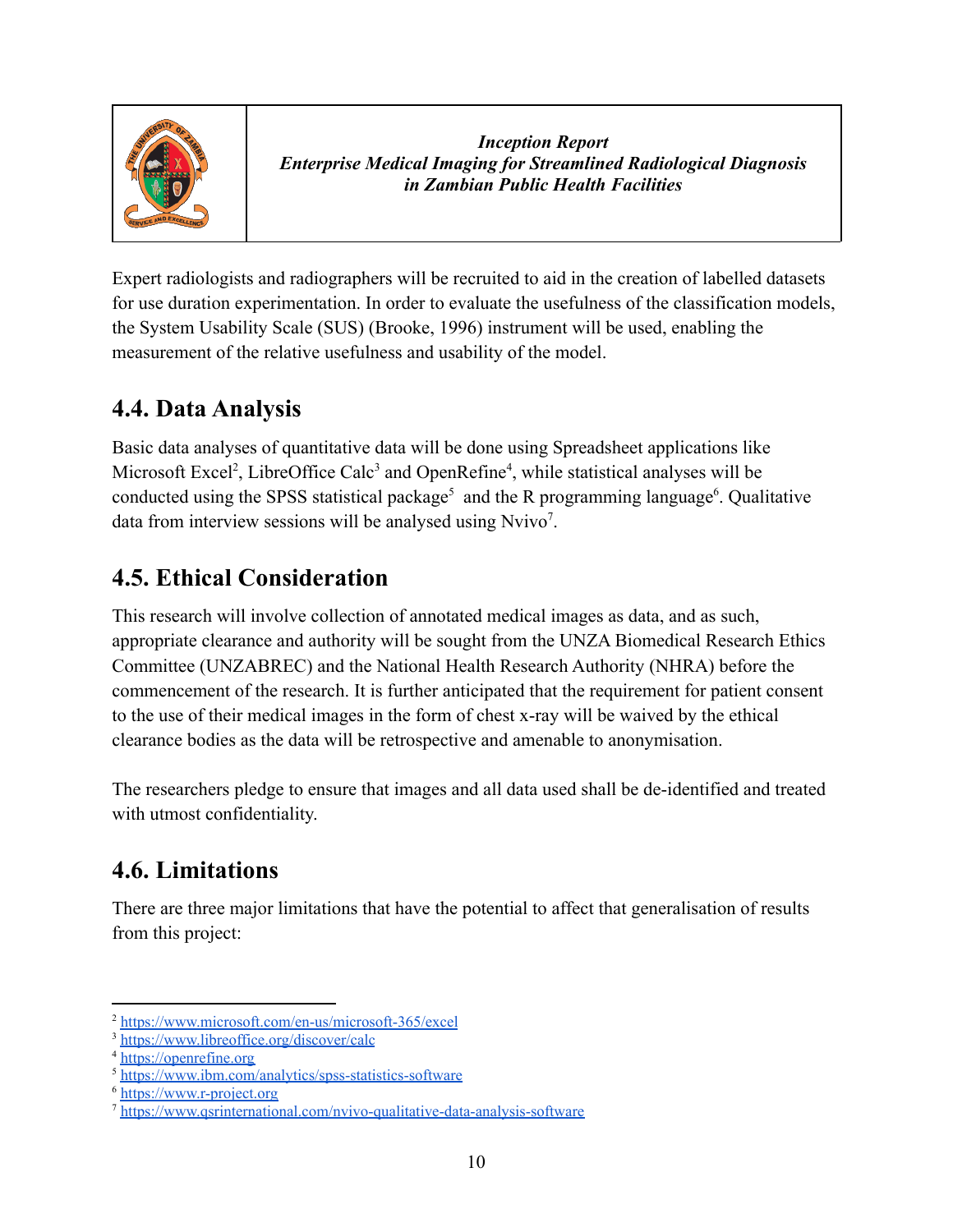

- The sample size of participants for Study 1—Radiological Workflows—might not be sufficient to generalise the results. In addition, there are potentially unique challenges in the different hospitals in Zambia
- The machine learning model that will be implemented is associated with one diagnosis, making it difficult to generalise its performance against other diagnoses
- The period to time—ten years—for analysing historical medical images might not be sufficient to derive reliable patterns

## <span id="page-17-0"></span>**5. Risk Management**

The major potential risks identified, including their mitigation, monitoring and contingency plans are outlined in Table 5, in Appendix D.

## <span id="page-17-1"></span>**6. Resources**

The research project team will comprise of the individuals listed in Table 2. The specific roles and responsibilities for the project team members are presented in the RACI matrix shown in Table 3.

| <b>Member</b>                   | Role                         | <b>Responsibilities</b>                                                                   |
|---------------------------------|------------------------------|-------------------------------------------------------------------------------------------|
| Dr. Lighton Phiri $(L.P)$       | Principal Investigator       | Responsible for all key activities of the<br>project                                      |
| Dr. Ernest Obbie Zulu $(E.O.Z)$ | Co-Principal<br>Investigator | Responsible for all key activities of the<br>project                                      |
| Research Assistant 1 (RA 1)     | <b>Research Assistant</b>    | Records reviews of archived imaging<br>modalities and collection of chest x-ray<br>images |
| Research Assistant 2 (RA 2)     | <b>Research Assistant</b>    | Implementation and Deployment of<br>Machine Learning Model                                |

Table 2: Human Resources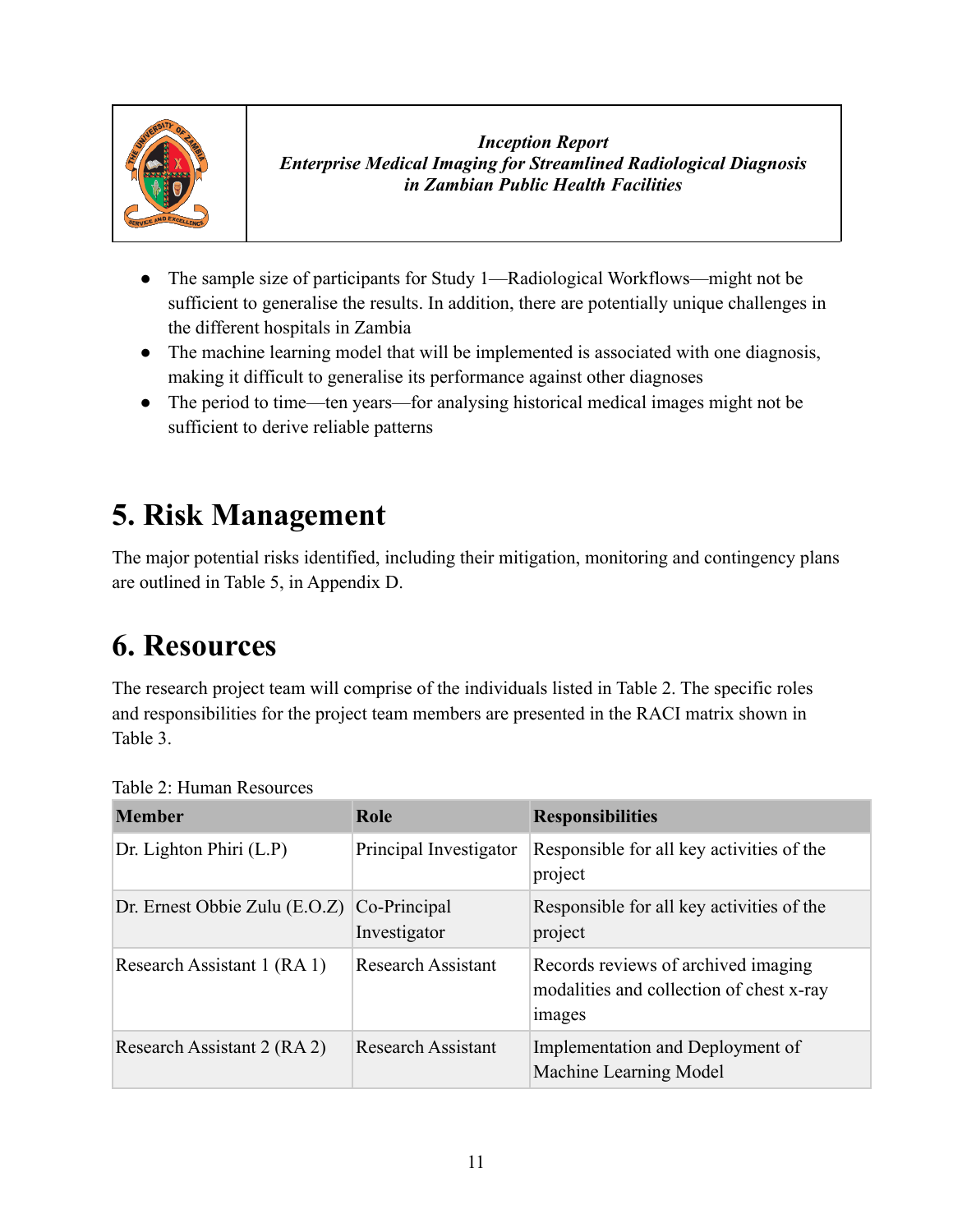

#### Table 3: Project RACI Matrix

|                                |                                                        |                | L.P            | E.O.Z        | RA1          | RA <sub>2</sub> |
|--------------------------------|--------------------------------------------------------|----------------|----------------|--------------|--------------|-----------------|
| <b>Task/Deliverable</b>        |                                                        | <b>Status</b>  |                |              |              |                 |
|                                | P-1. Drafting Inception Report                         | <b>DONE</b>    | $\mathbf{R}$   | $\mathbf{R}$ | $\mathbf{I}$ | $\mathbf I$     |
| $D$ 1.1                        | <b>Inception Report</b>                                | <b>DONE</b>    | $\mathbf R$    | $\mathbf R$  | $\mathbf I$  | $\mathbf{I}$    |
|                                | P-2. Project Scoping and Planning                      |                | $\mathbf R$    | $\mathbf R$  | I            | I               |
|                                | <b>UNZABREC Ethical Clearance</b><br>Approval          | <b>WIP</b>     | $\mathbf I$    | $\mathbf R$  | I            | $\mathbf I$     |
|                                | <b>NHRA Ethical Clearance Approval</b>                 | <b>WIP</b>     | $\mathbf{I}$   | $\mathbf{R}$ | $\mathbf{I}$ | $\mathbf I$     |
| P-3. Situation Analysis        |                                                        | <b>PENDING</b> | $\overline{C}$ | $\mathbf{R}$ | $\mathbf I$  | $\mathbf I$     |
| $D$ 2.1                        | Experiment 1. Radiological<br>Workflows                | <b>PENDING</b> | $\mathcal{C}$  | $\mathbf R$  | $\mathbf I$  | $\mathbf I$     |
| D 2.2                          | Radiological Workflows Publication                     | <b>PENDING</b> | $\mathbf R$    | $\mathbf R$  | $\mathbf{I}$ | $\mathbf I$     |
| P-4. Archival Records Analysis |                                                        | <b>PENDING</b> | $\mathcal{C}$  | $\mathbf{R}$ | $\mathbf I$  | I               |
| D 2.2                          | <b>Experiment 2. Archival Records</b><br>Analysis      | <b>PENDING</b> | $\mathcal{C}$  | $\mathbf R$  | I            | $\mathbf R$     |
|                                | <b>Archival Records Analysis</b><br>Publication        | <b>PENDING</b> | $\mathbf R$    | $\mathbf R$  | $\mathbf I$  | $\mathbf I$     |
|                                | P-5. Machine Learning Model Implementation             | <b>PENDING</b> | $\mathbf R$    | $\mathbf{R}$ | $\mathbf{R}$ | $\mathbf I$     |
| $D$ 3.1                        | Labelled Dataset for Chest X-Rays                      | <b>PENDING</b> | $\mathbf R$    | $\mathbf R$  | $\mathbf I$  | I               |
| D 4.1                          | <b>Chest X-Rays Model</b>                              | <b>PENDING</b> | $\mathbf{R}$   | $\mathbf R$  | $\mathbf R$  | $\mathbf I$     |
| D 2.3                          | Experiment 3. Machine Learning<br>Model: Effectiveness | <b>PENDING</b> | $\mathbf R$    | $\mathbf R$  | $\mathbf{R}$ | $\mathbf I$     |
| D 2.4                          | Experiment 4. Machine Learning<br>Model: Usefulness    | <b>PENDING</b> | $\mathbf R$    | $\mathbf R$  | $\mathbf I$  | $\mathbf I$     |
|                                | P-6. Project Decommissioning                           |                | $\mathbf R$    | $\mathbf R$  | $\mathbf I$  | I               |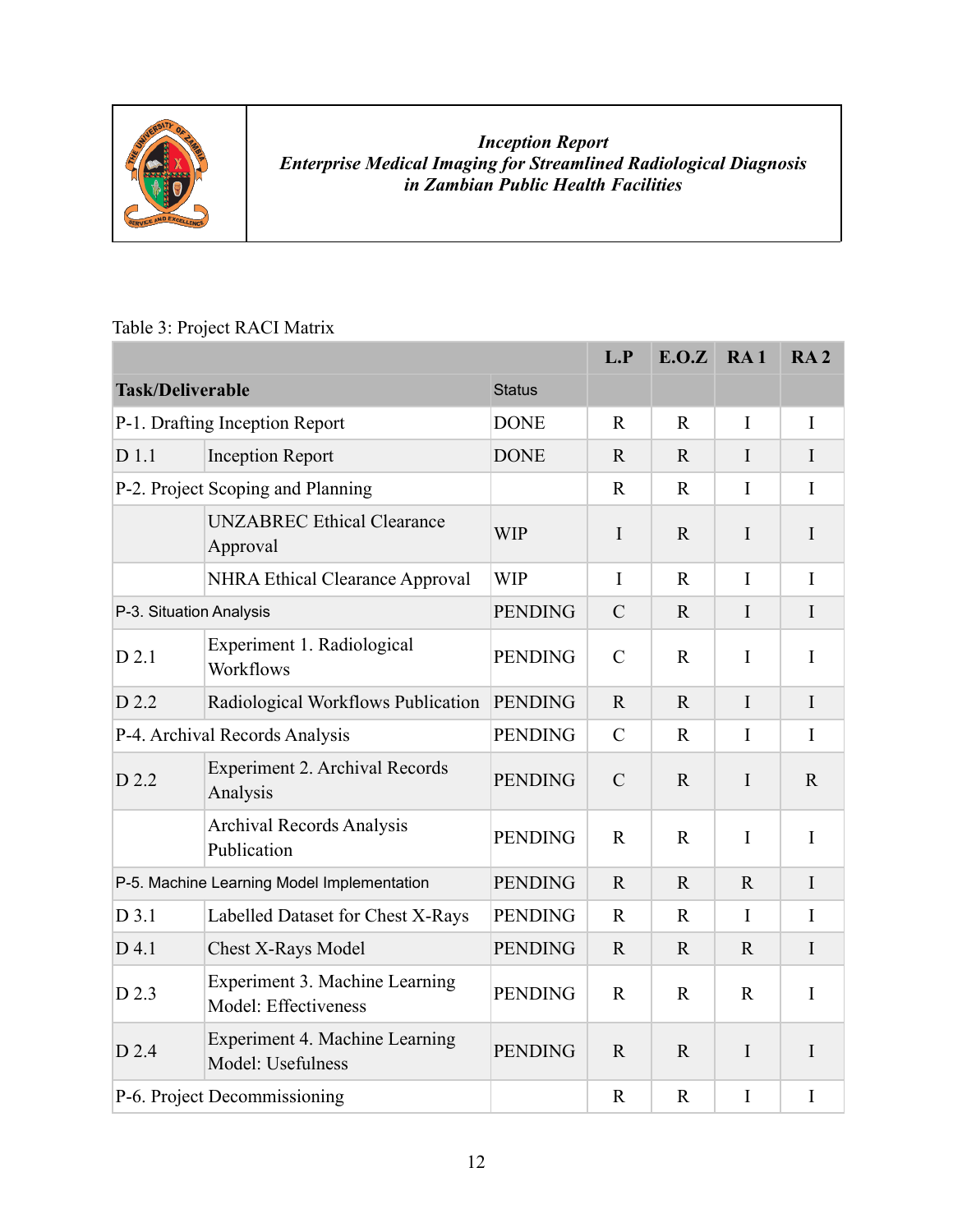

| D 6.1            | Mid-Term Progress Report | <b>PENDING</b>                                           | R                                                                                                             | $\mathbf{R}$ | I |  |  |  |
|------------------|--------------------------|----------------------------------------------------------|---------------------------------------------------------------------------------------------------------------|--------------|---|--|--|--|
| D <sub>6.2</sub> | Final Research Report    | <b>PENDING</b>                                           | $\mathbf R$                                                                                                   | $\mathbf R$  |   |  |  |  |
|                  |                          |                                                          |                                                                                                               |              |   |  |  |  |
| R                | <b>Responsible</b>       | deliverable.                                             | Assigned to complete the task or                                                                              |              |   |  |  |  |
| $\mathbf A$      | Accountable              | task.                                                    | Has final decision-making authority and<br>accountability for completion. Only 1 per                          |              |   |  |  |  |
|                  | <b>Consulted</b>         |                                                          | An advisor, stakeholder or subject matter<br>expert who is consulted before a decision<br>or action is taken. |              |   |  |  |  |
|                  | <b>Informed</b>          | Must be informed after a decision or action<br>is taken. |                                                                                                               |              |   |  |  |  |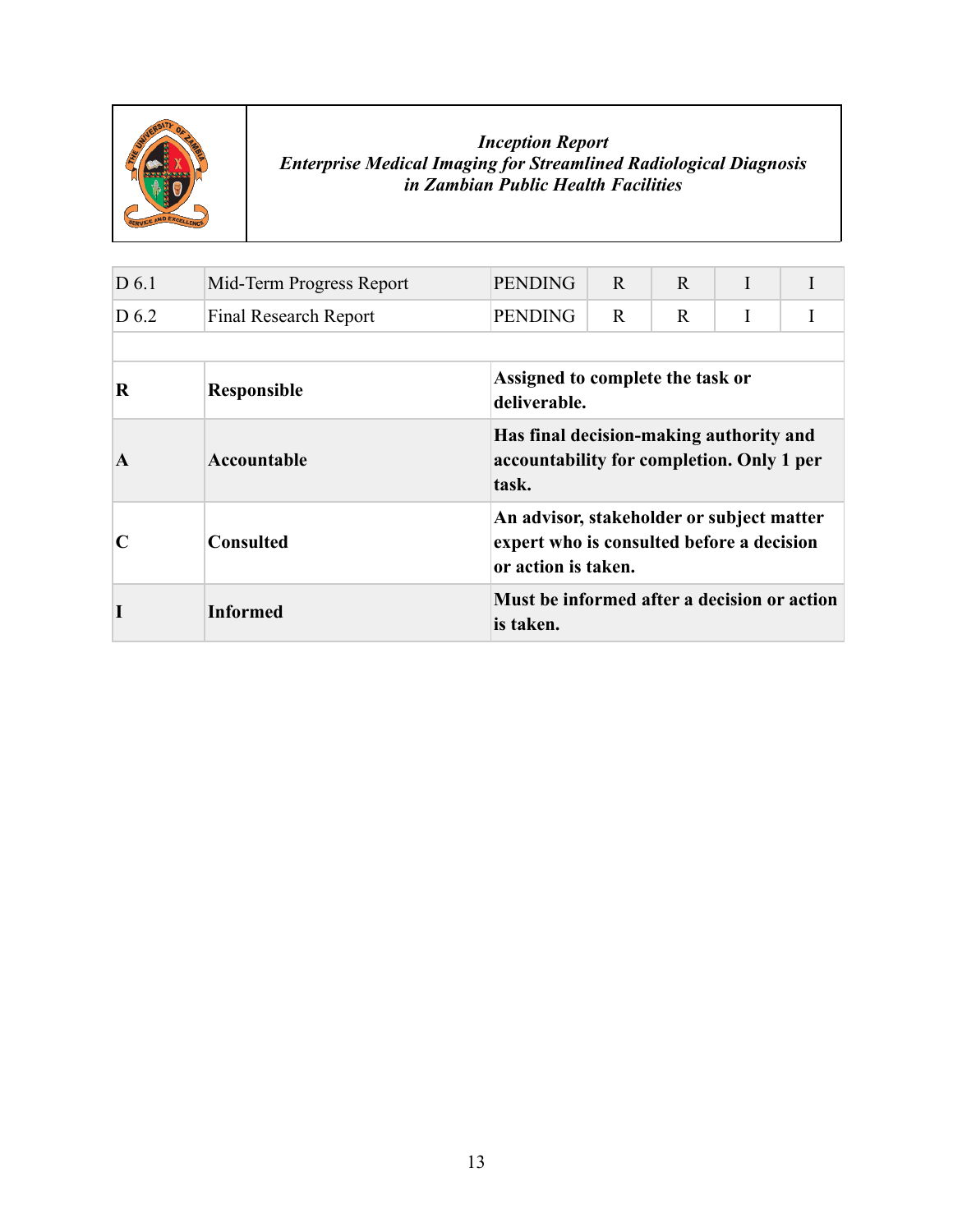

### <span id="page-20-0"></span>**7. References**

- Brooke, J. (1996). SUS: A 'Quick and Dirty' Usability Scale. In *Usability [Evaluation](http://paperpile.com/b/DdzIHH/ULxK) In Industry* (pp. 207–212). CRC Press. [https://doi.org/](http://paperpile.com/b/DdzIHH/ULxK)[10.1201/9781498710411-35](http://dx.doi.org/10.1201/9781498710411-35)
- Bwanga, O., Mulenga, J., & Chanda, E. (2019). Need for image reporting by [radiographers](http://paperpile.com/b/DdzIHH/r7Uk) in Zambia. *Medical Journal of Zambia*, *46*(3), 215–220. [https://doi.org/](http://paperpile.com/b/DdzIHH/r7Uk)[10.4314/mjz.v46i3.](http://dx.doi.org/10.4314/mjz.v46i3.)
- *MFL*. (n.d.). Retrieved 9 [December](http://paperpile.com/b/DdzIHH/rde3) 2021, from <https://mfl.moh.gov.zm>
- Pedregosa, F., Varoquaux, G., Gramfort, A., Michel, V., Thirion, B., Grisel, O., Blondel, M., [Prettenhofer,](http://paperpile.com/b/DdzIHH/rROe) P., Weiss, R., Dubourg, V., Vanderplas, J., Passos, A., [Cournapeau,](http://paperpile.com/b/DdzIHH/rROe) D., Brucher, M., Perrot, M., & Duchesnay, É. (2011). [Scikit-learn:](http://paperpile.com/b/DdzIHH/rROe) Machine Learning in Python. *Journal of Machine Learning Research: JMLR*, *12*(85), [2825–2830.](http://paperpile.com/b/DdzIHH/rROe) <http://jmlr.org/papers/v12/pedregosa11a.html>
- *[TensorFlow](http://paperpile.com/b/DdzIHH/71Gw)*. (n.d.). Retrieved 8 December 2021, from <https://www.tensorflow.org/>
- *Welcome to Flask — Flask [Documentation](http://paperpile.com/b/DdzIHH/d83J) (2.0.x)*. (n.d.). Retrieved 8 December 2021, from <https://flask.palletsprojects.com/en/2.0.x/>
- Wirth, R., & Hipp, J. (2000). *[Crisp-dm:](http://paperpile.com/b/DdzIHH/hpx3) towards a standard process model for data mining*. [https://www.semanticscholar.org/paper/Crisp-dm%3A-towards-a-standard-process-modell-for-Wirth-](https://www.semanticscholar.org/paper/Crisp-dm%3A-towards-a-standard-process-modell-for-Wirth-Hipp/48b9293cfd4297f855867ca278f7069abc6a9c24)[Hipp/48b9293cfd4297f855867ca278f7069abc6a9c24](https://www.semanticscholar.org/paper/Crisp-dm%3A-towards-a-standard-process-modell-for-Wirth-Hipp/48b9293cfd4297f855867ca278f7069abc6a9c24)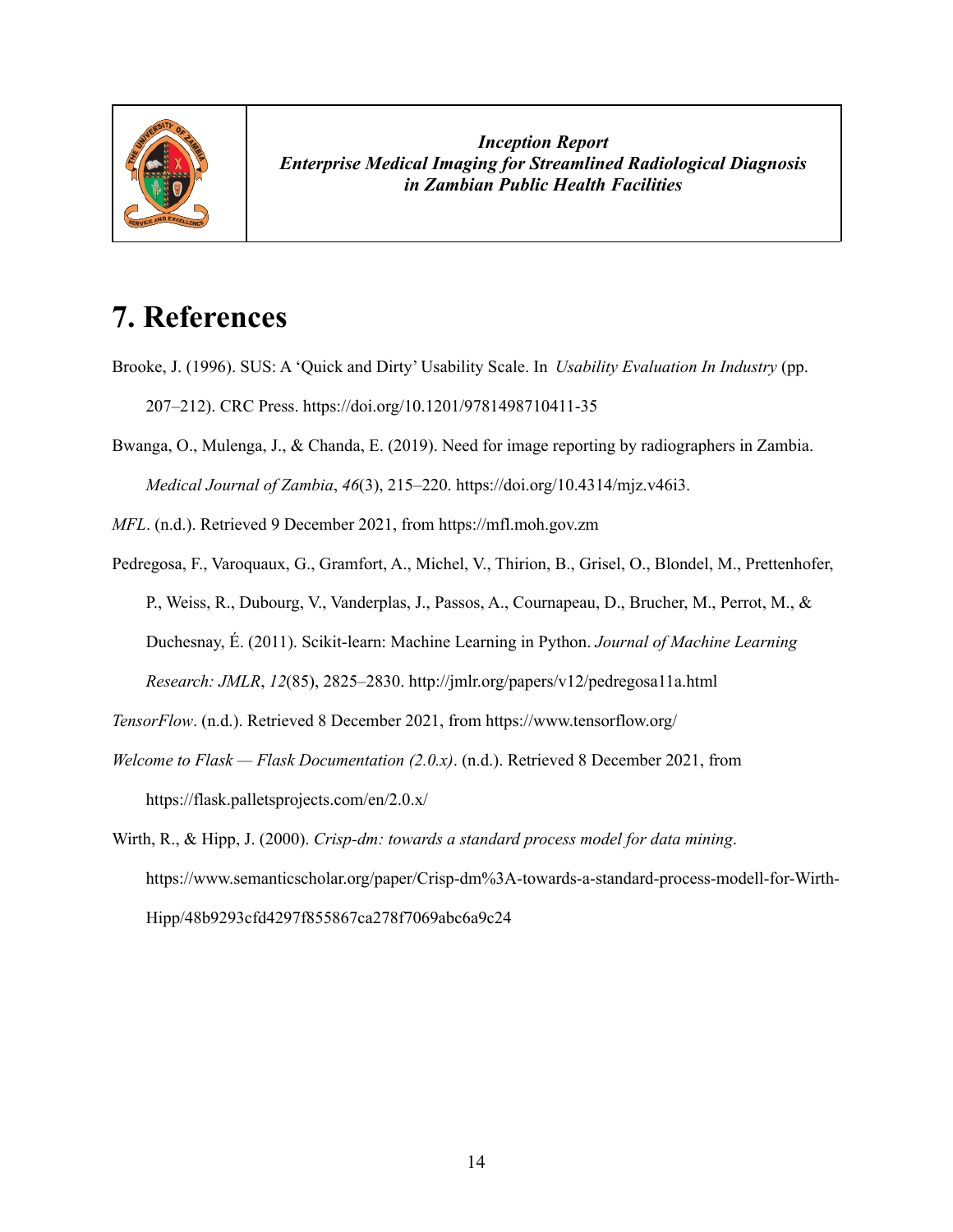

## <span id="page-21-0"></span>**8. Appendix A: Level 1, 2 and 3 Health Facilities in Lusaka Province**



Figure 3: Distribution of Level 1, 2 and 3 Health Facilities in Lusaka Province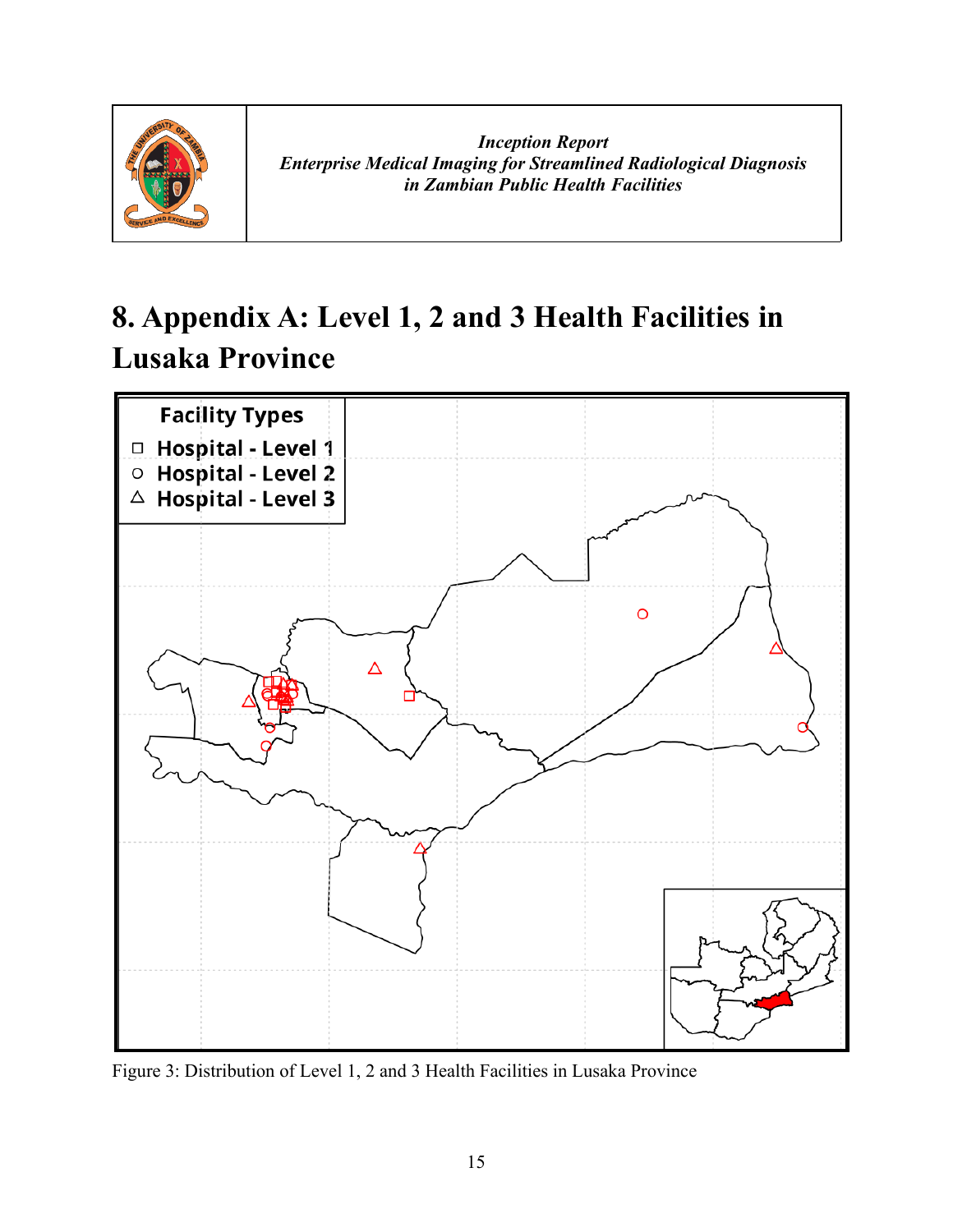

## <span id="page-22-0"></span>**9. Appendix B: Level 1, 2 and 3 Health Facilities in Lusaka District**



Figure 4: Distribution of Level 1, 2 and 3 Health Facilities in Lusaka District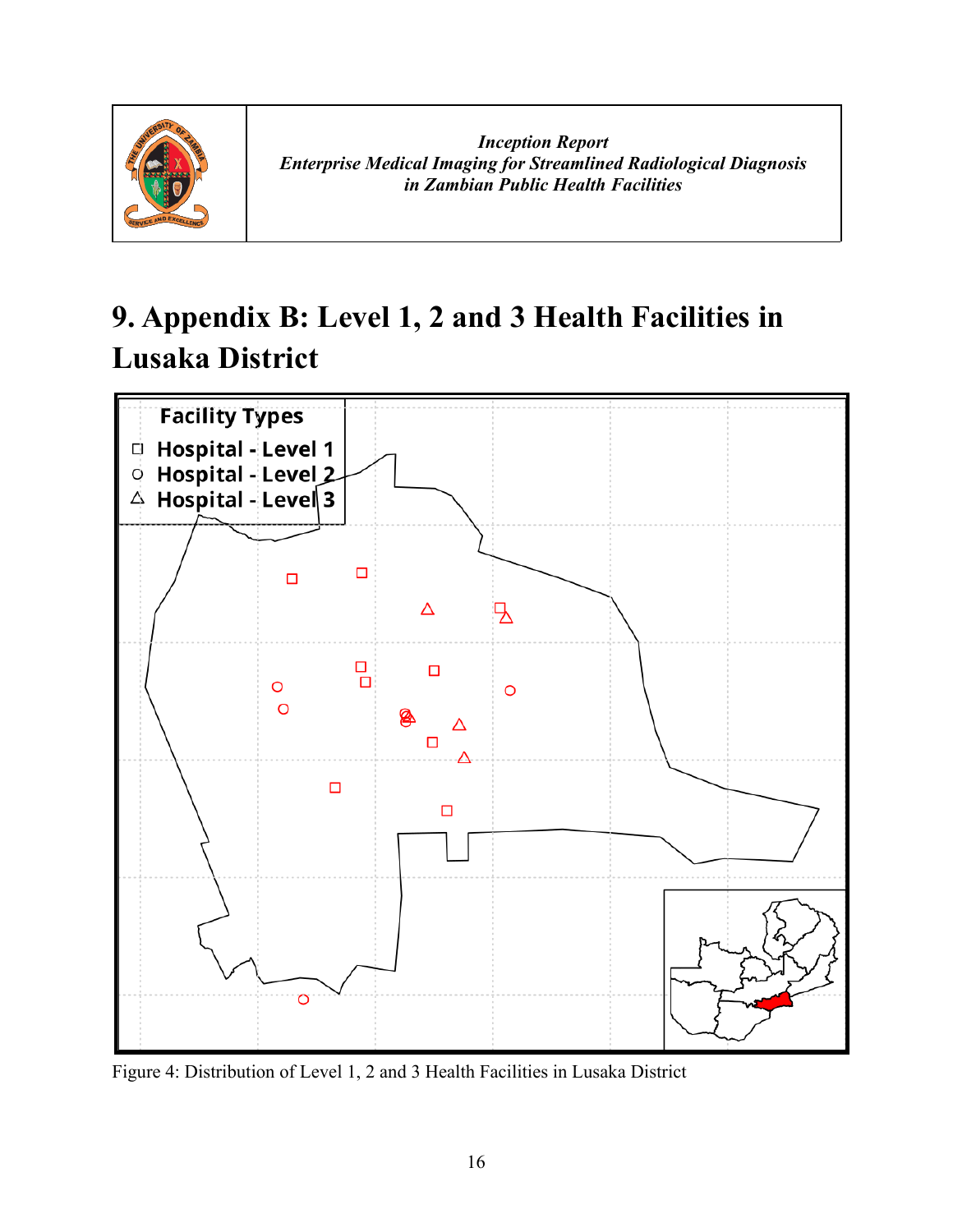

## **10. Appendix C: Level 1, 2 and 3 Health Facilities in Zambia**

Table 4: Level 1, 2 and 3 Health Facilities in Zambia

<span id="page-23-0"></span>

| <b>Facility Name</b>            | <b>Facility Type</b>       | <b>Ownership Status</b> |             | <b>District</b> | <b>Province</b> |
|---------------------------------|----------------------------|-------------------------|-------------|-----------------|-----------------|
| Liteta District Hospital        | Hospital - Level 1         | <b>GRZ</b>              | Operational | Chisamba        | Central         |
| Chitambo District Hospital      | Hospital - Level 1         | <b>GRZ</b>              | Operational | Chitambo        | Central         |
| Itezhi-Tezhi District Hospital  | Hospital - Level 1         | GRZ                     | Operational | Itezhi-Tezhi    | Central         |
| Kabwe General Hospital          | Hospital - Level 2         | <b>GRZ</b>              | Operational | Kabwe           | Central         |
| Kabwe Mine Hospital             | Hospital - Level 2         | G RZ                    | Operational | Kabwe           | Central         |
| Kohima Camp Hospital            | Hospital - Level 1         | Military                | Operational | Kabwe           | Central         |
| Kapiri-Mposhi District Hospital | Hospital - Level 1         | GRZ                     | Operational | Kapiri-Mposhi   | Central         |
| Mkushi District Hospital        | Hospital - Level 1         | <b>GRZ</b>              | Operational | Mkushi          | Central         |
| Tusekelemo Rural Health Centre  | Hospital - Level 1         | Private                 | Operational | Mkushi          | Central         |
| Mumbwa District Hospital        | Hospital - Level 1         | <b>GRZ</b>              | Operational | Mumbwa          | Central         |
| Nangoma Mission Hospital        | Hospital - Level 1         | NGO                     | Operational | Mumbwa          | Central         |
| Serenje District Hospital       | Hospital - Level 1         | <b>GRZ</b>              | Operational | Serenje         | Central         |
| Chililabombwe District Hospital | Hospital - Level 1         | <b>GRZ</b>              | Operational | Chililabombwe   | Copperbelt      |
| Konkola Mine Private Hospital   | Hospital - Level 2 Private |                         | Operational | Chililabombwe   | Copperbelt      |
| Kalulushi General Hospital      | Hospital - Level 2 GRZ     |                         | Operational | Kalulushi       | Copperbelt      |
| <b>CBU Urban Health Centre</b>  | Hospital - Level 2 GRZ     |                         | Operational | Kitwe           | Copperbelt      |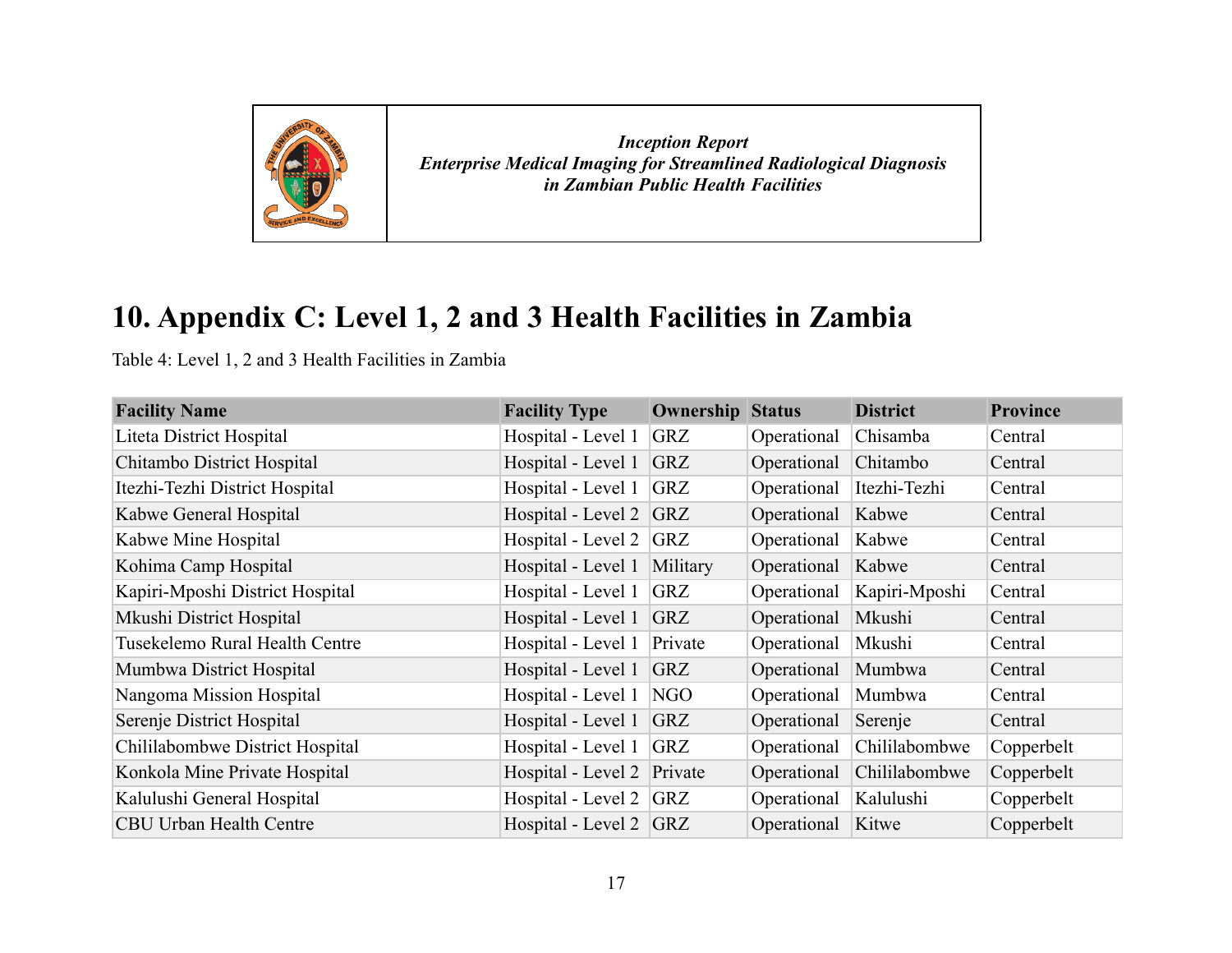

| Kitwe Teaching Hospital                          | Hospital - Level 3         | <b>GRZ</b> | Operational | Kitwe      | Copperbelt |
|--------------------------------------------------|----------------------------|------------|-------------|------------|------------|
| Kitwe Teaching Hospital Affiliated Health Centre | Hospital - Level 3         | <b>GRZ</b> | Operational | Kitwe      | Copperbelt |
| <b>Progress Medical Centre</b>                   | Hospital - Level 1         | Private    | Operational | Kitwe      | Copperbelt |
| Sinozam Friendship Hospital                      | Hospital - Level 1         | Private    | Operational | Kitwe      | Copperbelt |
| <b>Tinna Medical Centre</b>                      | Hospital - Level 1         | Private    | Operational | Kitwe      | Copperbelt |
| <b>Wusakile Mine Hospital</b>                    | Hospital - Level 1         | Private    | Operational | Kitwe      | Copperbelt |
| Roan Antelope Hospital Affiliated Health Centre  | Hospital - Level 2         | <b>GRZ</b> | Operational | Luanshya   | Copperbelt |
| <b>Thomson District Hospital</b>                 | Hospital - Level 1         | <b>GRZ</b> | Operational | Luanshya   | Copperbelt |
| Lufwanyama District Hospital                     | Hospital - Level 1         | <b>GRZ</b> | Operational | Lufwanyama | Copperbelt |
| Masaiti District Hospital                        | Hospital - Level 1         | <b>GRZ</b> | Operational | Masaiti    | Copperbelt |
| <b>Mpongwe Mission Hospital</b>                  | Hospital - Level 1         | NGO        | Operational | Mpongwe    | Copperbelt |
| St. Theresa's Mission Hospital                   | Hospital - Level 1         | NGO        | Operational | Mpongwe    | Copperbelt |
| Kamuchanga District Hospital                     | Hospital - Level 1         | <b>GRZ</b> | Operational | Mufulira   | Copperbelt |
| Malcolm Watson Hospital                          | Hospital - Level 3         | Private    | Operational | Mufulira   | Copperbelt |
| Malcolm Watson Hospital Affiliated Health Centre | Hospital - Level 1         | Private    | Operational | Mufulira   | Copperbelt |
| Ronald Ross General Hospital Affiliated Health   | Hospital - Level 2 $ GRZ $ |            | Operational | Mufulira   |            |
| Centre                                           |                            |            |             |            | Copperbelt |
| <b>Arthur Davidson Hospital</b>                  | Hospital - Level 3         | <b>GRZ</b> | Operational | Ndola      | Copperbelt |
| Commando Unit Urban Health Centre (Ndola)        | Hospital - Level 1         | Military   | Operational | Ndola      | Copperbelt |
| Hilltop Hospital                                 | Hospital - Level 1         | Private    | Operational | Ndola      | Copperbelt |
| Ndola Teaching Hospital                          | Hospital - Level 3         | <b>GRZ</b> | Operational | Ndola      | Copperbelt |
| Northern Command Military Hospital               | Hospital - Level 3         | Military   | Operational | Ndola      | Copperbelt |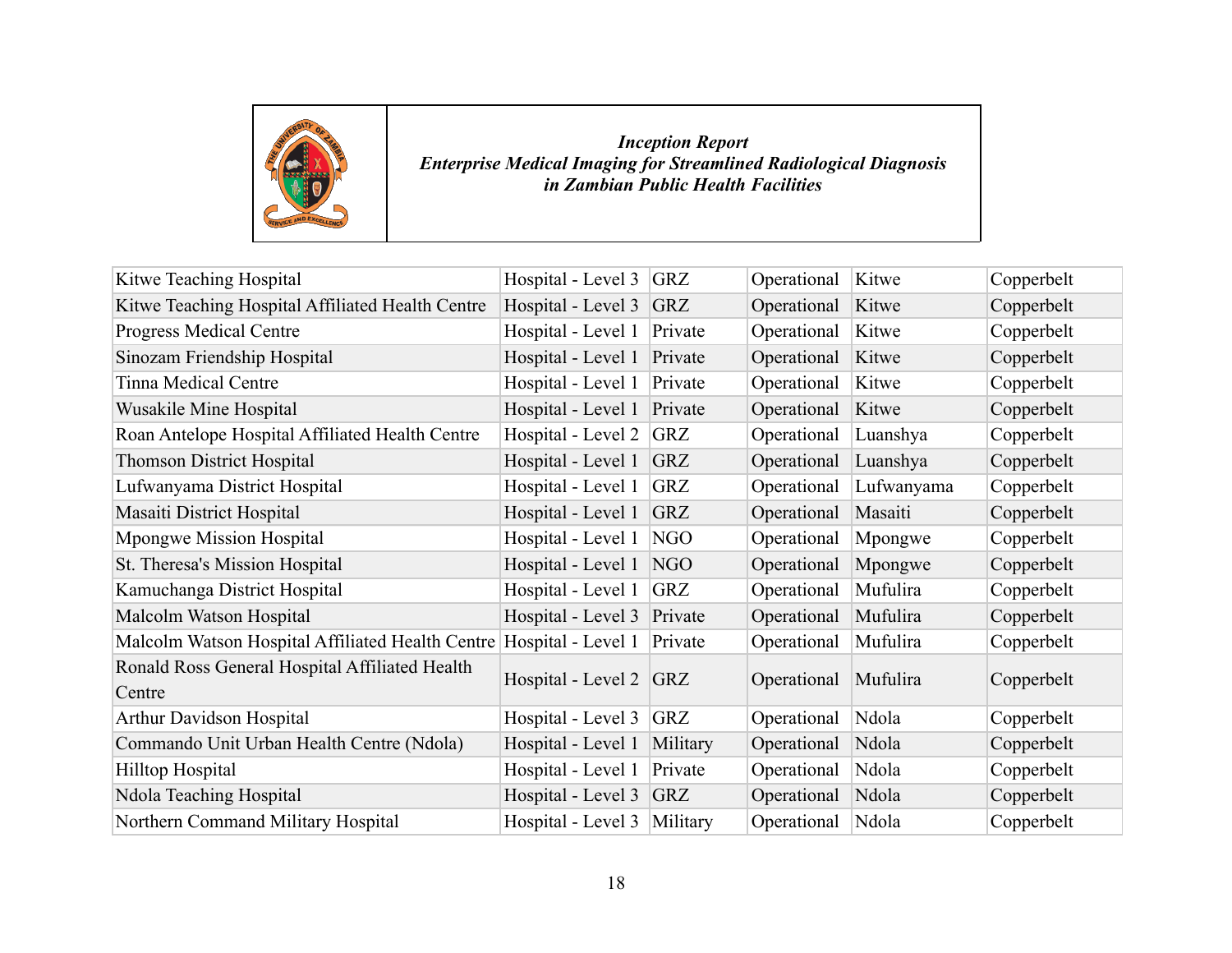

| St. Dominics (Kavu) Mission Hospital     | Hospital - Level 1 | <b>GRZ</b> | Operational | Ndola                | Copperbelt |
|------------------------------------------|--------------------|------------|-------------|----------------------|------------|
| Chadiza District Hospital                | Hospital - Level 1 | <b>GRZ</b> | Operational | Chadiza              | Eastern    |
| Chipata District Hospital                | Hospital - Level 1 | <b>GRZ</b> | Operational | Chipata              | Eastern    |
| Chipata Central Hospital                 | Hospital - Level 3 | <b>GRZ</b> | Operational | Chipata              | Eastern    |
| <b>Gondar Camp Barracks 4ZR</b>          | Hospital - Level 2 | Military   | Operational | Chipata              | Eastern    |
| Mwami Mission Hospital                   | Hospital - Level 1 | NGO        | Operational | Chipata              | Eastern    |
| St. Francis General Hospital             | Hospital - Level 2 | <b>GRZ</b> | Operational | Katete               | Eastern    |
| Lumezi Mission Hospital                  | Hospital - Level 1 | NGO        | Operational | Lumezi               | Eastern    |
| Lundazi District Hospital                | Hospital - Level 1 | <b>GRZ</b> | Operational | Lundazi              | Eastern    |
| Nyimba District Hospital                 | Hospital - Level 1 | <b>GRZ</b> | Operational | Nyimba               | Eastern    |
| Minga Mission Hospital                   | Hospital - Level 1 | NGO        | Operational | Petauke              | Eastern    |
| Petauke District Hospital                | Hospital - Level 1 | <b>GRZ</b> | Operational | Petauke              | Eastern    |
| <b>Nyanje Mission Hospital</b>           | Hospital - Level 1 | NGO        | Operational | Sinda                | Eastern    |
| <b>Chienge District Hospital</b>         | Hospital - Level 1 | <b>GRZ</b> | Operational | Chienge              | Luapula    |
| <b>Lubwe Mission Hospital</b>            | Hospital - Level 1 | <b>NGO</b> | Operational | Chifunabuli          | Luapula    |
| St. Margaret's (Kasaba) Mission Hospital | Hospital - Level 1 | NGO        | Operational | Chifunabuli          | Luapula    |
| Kawambwa District Hospital               | Hospital - Level 1 | <b>GRZ</b> | Operational | Kawambwa             | Luapula    |
| Mansa General Hospital                   | Hospital - Level 1 | <b>GRZ</b> | Operational | Mansa                | Luapula    |
| Milenge District Hospital                | Hospital - Level 1 | <b>GRZ</b> | Operational | Milenge              | Luapula    |
| Mbereshi Mission Hospital                | Hospital - Level 1 | NGO        | Operational | Mwansabombwe Luapula |            |
| Mambilima Mission Hospital               | Hospital - Level 1 | <b>GRZ</b> | Operational | Mwense               | Luapula    |
| Mwense District Hospital                 | Hospital - Level 1 | GRZ        | Operational | Mwense               | Luapula    |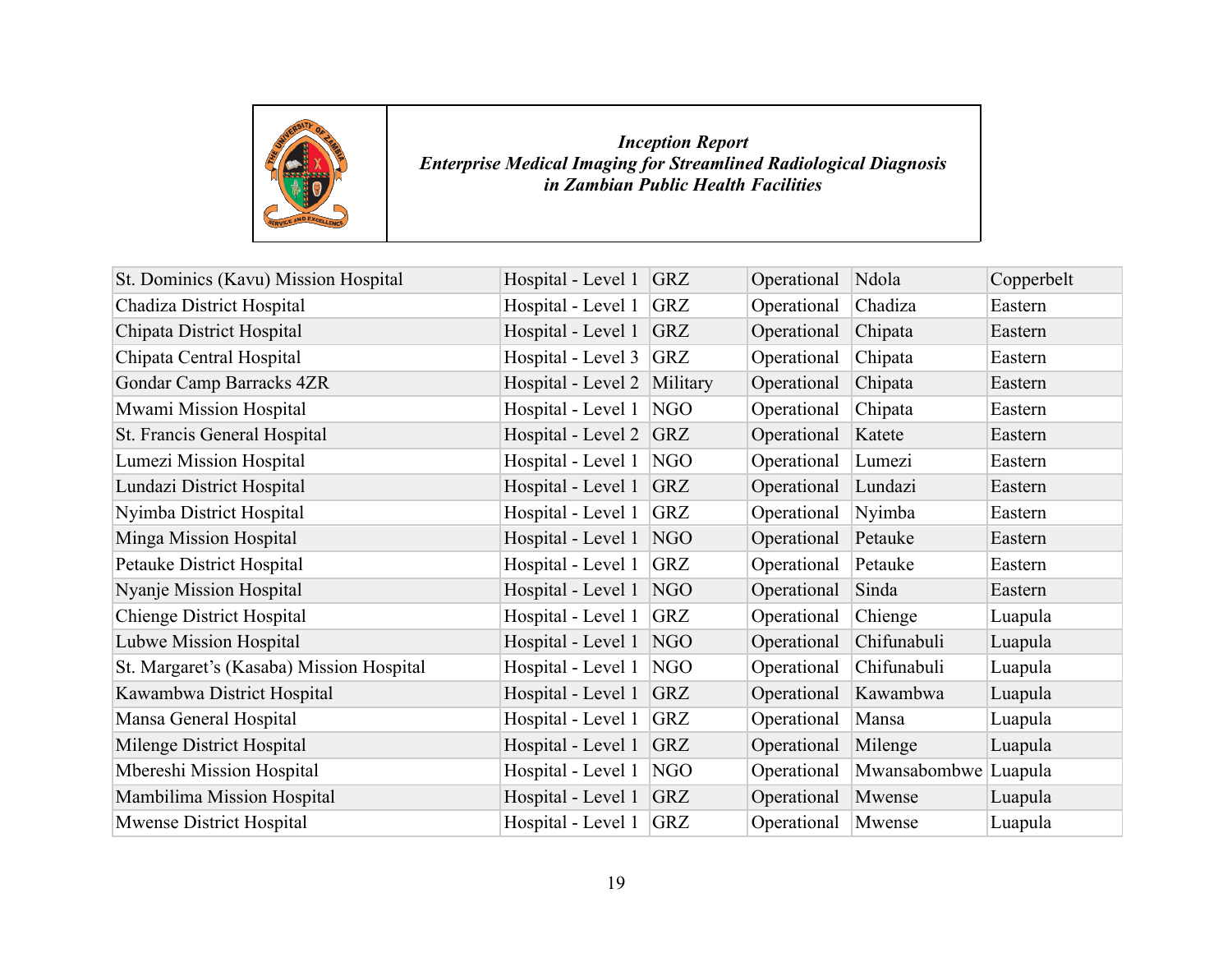

| St. Paul's Mission General Hospital | Hospital - Level 1 | NGO        | Operational | Nchelenge | Luapula |
|-------------------------------------|--------------------|------------|-------------|-----------|---------|
| Samfya District Hospital            | Hospital - Level 1 | <b>GRZ</b> | Operational | Samfya    | Luapula |
| Chilanga Hospice                    | Hospital - Level 2 | NGO        | Operational | Chilanga  | Lusaka  |
| Human Service Trust Hospice         | Hospital - Level 1 | <b>NGO</b> | Operational | Chilanga  | Lusaka  |
| Zambia Helpers Society Hospital     | Hospital - Level 1 | NGO        | Operational | Chilanga  | Lusaka  |
| Mtendere Mission Hospital           | Hospital - Level 1 | NGO        | Operational | Chirundu  | Lusaka  |
| <b>Chongwe District Hospital</b>    | Hospital - Level 1 | <b>GRZ</b> | Operational | Chongwe   | Lusaka  |
| Kafue District Hospital             | Hospital - Level 1 | <b>GRZ</b> | Operational | Kafue     | Lusaka  |
| Katondwe Mission Hospital           | Hospital - Level 1 | NGO        | Operational | Luangwa   | Lusaka  |
| Luangwa District Hospital           | Hospital - Level 1 | <b>GRZ</b> | Operational | Luangwa   | Lusaka  |
| Arakan Camp Hospital                | Hospital - Level 1 | Military   | Operational | Lusaka    | Lusaka  |
| <b>Cancer Diseases Hospital</b>     | Hospital - Level 3 | <b>GRZ</b> | Operational | Lusaka    | Lusaka  |
| Chainama Hills Hospital             | Hospital - Level 3 | GRZ        | Operational | Lusaka    | Lusaka  |
| Chawama First Level Hospital        | Hospital - Level 1 | <b>GRZ</b> | Operational | Lusaka    | Lusaka  |
| Chilenje First Level Hospital       | Hospital - Level 1 | <b>GRZ</b> | Operational | Lusaka    | Lusaka  |
| Chipata First Level Hospital        | Hospital - Level 1 | <b>GRZ</b> | Operational | Lusaka    | Lusaka  |
| Chisomo Hospital                    | Hospital - Level 1 | Private    | Operational | Lusaka    | Lusaka  |
| <b>Fairview Hospital</b>            | Hospital - Level 2 | Private    | Operational | Lusaka    | Lusaka  |
| Kanyama First Level Hospital        | Hospital - Level 1 | <b>GRZ</b> | Operational | Lusaka    | Lusaka  |
| Levy Mwanawasa Teaching Hospital    | Hospital - Level 3 | <b>GRZ</b> | Operational | Lusaka    | Lusaka  |
| Maina Soko Military Hospital        | Hospital - Level 3 | <b>GRZ</b> | Operational | Lusaka    | Lusaka  |
| Matero First Level Hospital         | Hospital - Level 1 | GRZ        | Operational | Lusaka    | Lusaka  |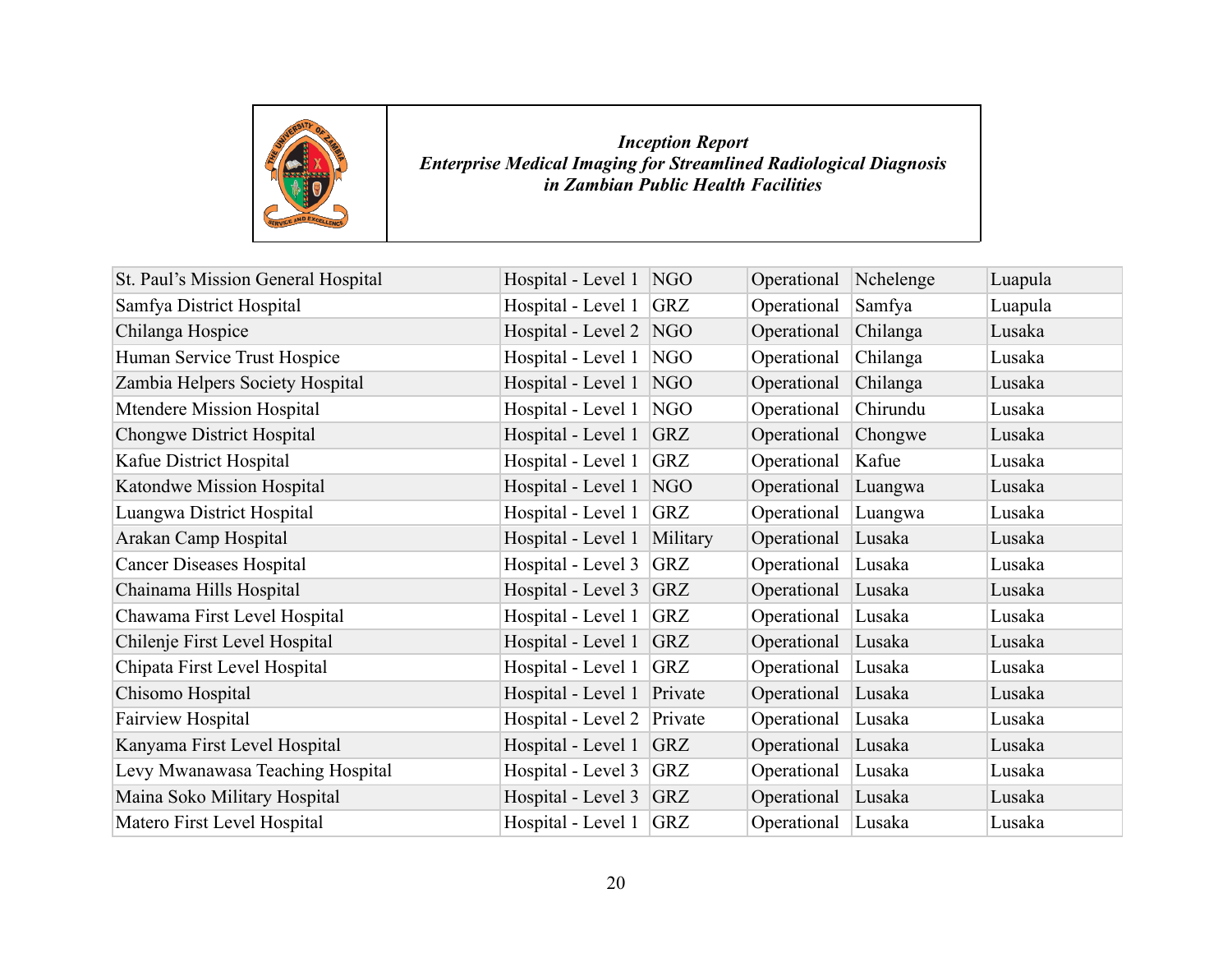

| Pearl of Health Hospital             | Hospital - Level 2 Private |            | Operational | Lusaka      | Lusaka        |
|--------------------------------------|----------------------------|------------|-------------|-------------|---------------|
| UTH-Women and NewBorn Hospital       | Hospital - Level 3         | GRZ        | Operational | Lusaka      | Lusaka        |
| <b>UTH Adult Hospital</b>            | Hospital - Level 3         | <b>GRZ</b> | Operational | Lusaka      | Lusaka        |
| UTH Children's Hospital              | Hospital - Level 3         | <b>GRZ</b> | Operational | Lusaka      | Lusaka        |
| <b>UTH Eye Hospital</b>              | Hospital - Level 3         | <b>GRZ</b> | Operational | Lusaka      | Lusaka        |
| Victoria Hospital                    | Hospital - Level 2         | Private    | Operational | Lusaka      | Lusaka        |
| <b>ZAF Headquarters Hospital</b>     | Hospital - Level 1         | Military   | Operational | Lusaka      | Lusaka        |
|                                      | Hospital - Level 2         | Private    | Operational | Lusaka      | Lusaka        |
| Mpanshya (St. Luke) Mission Hospital | Hospital - Level 1         | NGO        | Operational | Rufunsa     | Lusaka        |
| Chama District Hospital              | Hospital - Level 1         | <b>GRZ</b> | Operational | Chama       | Muchinga      |
| Chinsali General Hospital            | Hospital - Level 2         | <b>GRZ</b> | Operational | Chinsali    | Muchinga      |
| Isoka District Hospital              | Hospital - Level 1         | <b>GRZ</b> | Operational | Isoka       | Muchinga      |
| Muyombe Rural Health Centre          | Hospital - Level 1         | <b>GRZ</b> | Operational | Mafinga     | Muchinga      |
| Chilonga Mission General Hospital    | Hospital - Level 2         | NGO        | Operational | Mpika       | Muchinga      |
| Michael Chilufya Sata Hospital       | Hospital - Level 1         | <b>GRZ</b> | Operational | Mpika       | Muchinga      |
| Mpika Urban Health Centre            | Hospital - Level 1         | <b>GRZ</b> | Operational | Mpika       | Muchinga      |
| Nakonde District Hospital            | Hospital - Level 1         | <b>GRZ</b> | Operational | Nakonde     | Muchinga      |
| Mulanga Rural Health Centre          | Hospital - Level 1         | NGO        | Operational | Shiwangandu | Muchinga      |
| Chavuma District Hospital            | Hospital - Level 1         | <b>GRZ</b> | Operational | Chavuma     | North-Western |
| Chavuma Mission Hospital             | Hospital - Level 1         | NGO        | Operational | Chavuma     | North-Western |
| Kalene Mission Hospital              | Hospital - Level 1         | NGO        | Operational | Ikelenge    | North-Western |
| Kabompo District Hospital            | Hospital - Level 1         | GRZ        | Operational | Kabompo     | North-Western |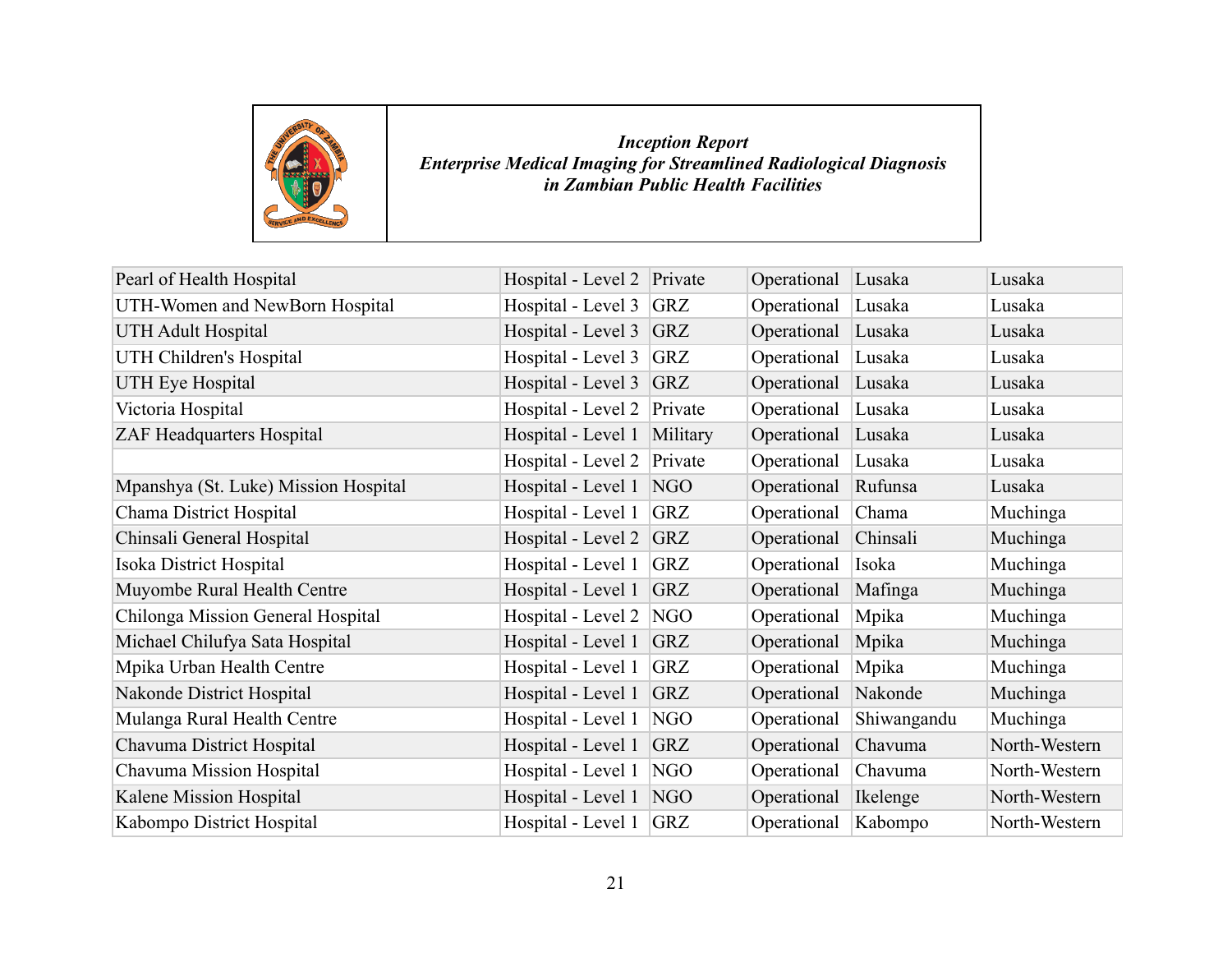

| Loloma Mission Hospital                            | Hospital - Level 1 | NGO        | Operational | Manyinga   | North-Western |
|----------------------------------------------------|--------------------|------------|-------------|------------|---------------|
| Mufumbwe District Hospital                         | Hospital - Level 1 | <b>GRZ</b> | Operational | Mufumbwe   | North-Western |
| Luwi Mission Hospital                              | Hospital - Level 1 | NGO        | Operational | Mwinilunga | North-Western |
| Mwinilunga District Hospital                       | Hospital - Level 1 | <b>GRZ</b> | Operational | Mwinilunga | North-Western |
| Hill Top Private Hospital                          | Hospital - Level 1 | Private    | Operational | Solwezi    | North-Western |
| Solwezi General Hospital                           | Hospital - Level 2 | <b>GRZ</b> | Operational | Solwezi    | North-Western |
| Chitokoloki Hospital Affiliated Health Centre      | Hospital - Level 1 | NGO        | Operational | Zambezi    | North-Western |
| Zambezi District Hospital                          | Hospital - Level 1 | <b>GRZ</b> | Operational | Zambezi    | North-Western |
| Zambezi District Hospital Affiliated Health Centre | Hospital - Level 1 | <b>GRZ</b> | Operational | Zambezi    | North-Western |
| Chilubi Mainland District Hospital                 | Hospital - Level 1 | <b>GRZ</b> | Operational | Chilubi    | Northern      |
| Kaputa District Hospital                           | Hospital - Level 1 | <b>GRZ</b> | Operational | Kaputa     | Northern      |
| Kasama General Hospital                            | Hospital - Level 2 | <b>GRZ</b> | Operational | Kasama     | Northern      |
| Lubushi Mission Hospital                           | Hospital - Level 1 | <b>GRZ</b> | Operational | Kasama     | Northern      |
| Luwingu District Hospital                          | Hospital - Level 1 | <b>GRZ</b> | Operational | Luwingu    | Northern      |
| Mbala General Hospital                             | Hospital - Level 2 | <b>GRZ</b> | Operational | Mbala      | Northern      |
| Mporokoso District Hospital                        | Hospital - Level 1 | <b>GRZ</b> | Operational | Mporokoso  | Northern      |
| Mpulungu District Hospital                         | Hospital - Level 1 | <b>GRZ</b> | Operational | Mpulungu   | Northern      |
| Senga Hill Rural Health Centre                     | Hospital - Level 1 | <b>GRZ</b> | Operational | SengaHill  | Northern      |
| Chikankata Referral Hospital                       | Hospital - Level 1 | NGO        | Operational | Chikankata | Southern      |
| Kafue Gorge Hospital                               | Hospital - Level 1 | <b>GRZ</b> | Operational | Chikankata | Southern      |
| Gwembe District Hospital                           | Hospital - Level 1 | <b>GRZ</b> | Operational | Gwembe     | Southern      |
| New Gwembe District Hospital                       | Hospital - Level 1 | <b>GRZ</b> | Operational | Gwembe     | Southern      |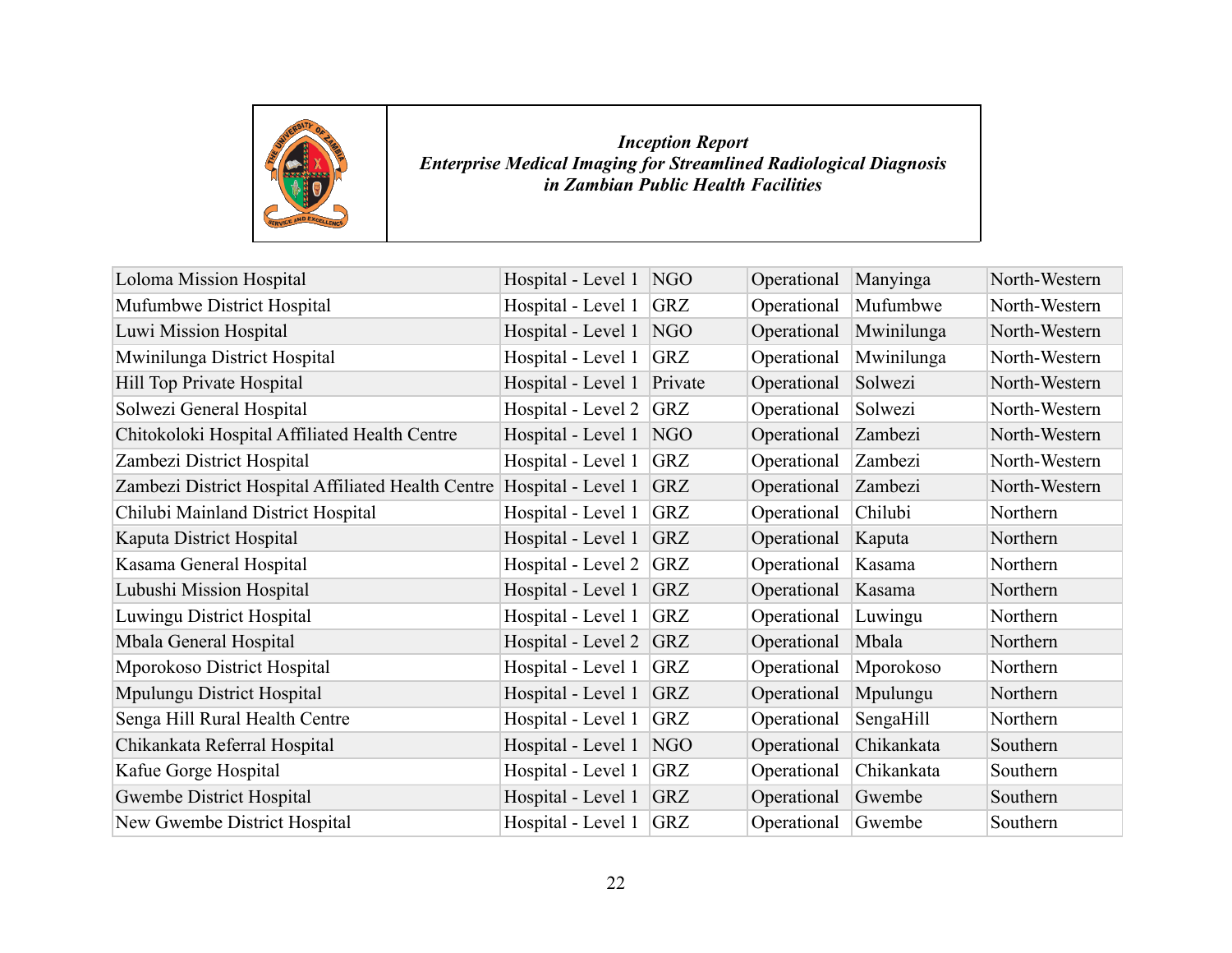

| Kalomo District Hospital                                           | Hospital - Level 1         | <b>GRZ</b> | Operational | Kalomo     | Southern |
|--------------------------------------------------------------------|----------------------------|------------|-------------|------------|----------|
| NewKalomo District Hospital                                        | Hospital - Level 1         | <b>GRZ</b> | Operational | Kalomo     | Southern |
| Kazungula District Hospital                                        | Hospital - Level 1         | <b>GRZ</b> | Operational | Kazungula  | Southern |
| New Kazungula District Hospital                                    | Hospital - Level 1         | <b>GRZ</b> | Operational | Kazungula  | Southern |
| Mazabuka General Hospital                                          | Hospital - Level 1         | <b>GRZ</b> | Operational | Mazabuka   | Southern |
| Mazabuka General Hospital Affiliated Health<br>Centre              | Hospital - Level 1         | <b>GRZ</b> | Operational | Mazabuka   | Southern |
| Chikuni Mission Hospital                                           | Hospital - Level 1         | NGO        | Operational | Monze      | Southern |
| Monze Mission Hospital                                             | Hospital - Level 2         | NGO        | Operational | Monze      | Southern |
| Namwala District Hospital                                          | Hospital - Level 1         | <b>GRZ</b> | Operational | Namwala    | Southern |
| New Namwala District Hospital                                      | Hospital - Level 1         | <b>GRZ</b> | Operational | Namwala    | Southern |
| Siavonga District Hospital                                         | Hospital - Level 1         | <b>GRZ</b> | Operational | Siavonga   | Southern |
| Maamba General Hospital                                            | Hospital - Level 1         | <b>GRZ</b> | Operational | Sinazongwe | Southern |
| Zimba Mission Hospital                                             | Hospital - Level 1         | NGO        | Operational | Zimba      | Southern |
| Kalabo District Hospital                                           | Hospital - Level 1         | <b>GRZ</b> | Operational | Kalabo     | Western  |
| <b>Yuka Mission Hospital</b>                                       | Hospital - Level 1         | NGO        | Operational | Kalabo     | Western  |
| Kaoma District Hospital                                            | Hospital - Level 1         | <b>GRZ</b> | Operational | Kaoma      | Western  |
| Mangango Mission Hospital (St. Joseph)                             | Hospital - Level 1         | NGO        | Operational | Kaoma      | Western  |
| Mangango Mission Hospital Affiliated Health<br>Centre (St. Joseph) | Hospital - Level 1         | NGO        | Operational | Kaoma      | Western  |
| Lukulu District Hospital                                           | Hospital - Level 1         | <b>GRZ</b> | Operational | Lukulu     | Western  |
| Lewanika Referral Hospital                                         | Hospital - Level 2 $ GRZ $ |            | Operational | Mongu      | Western  |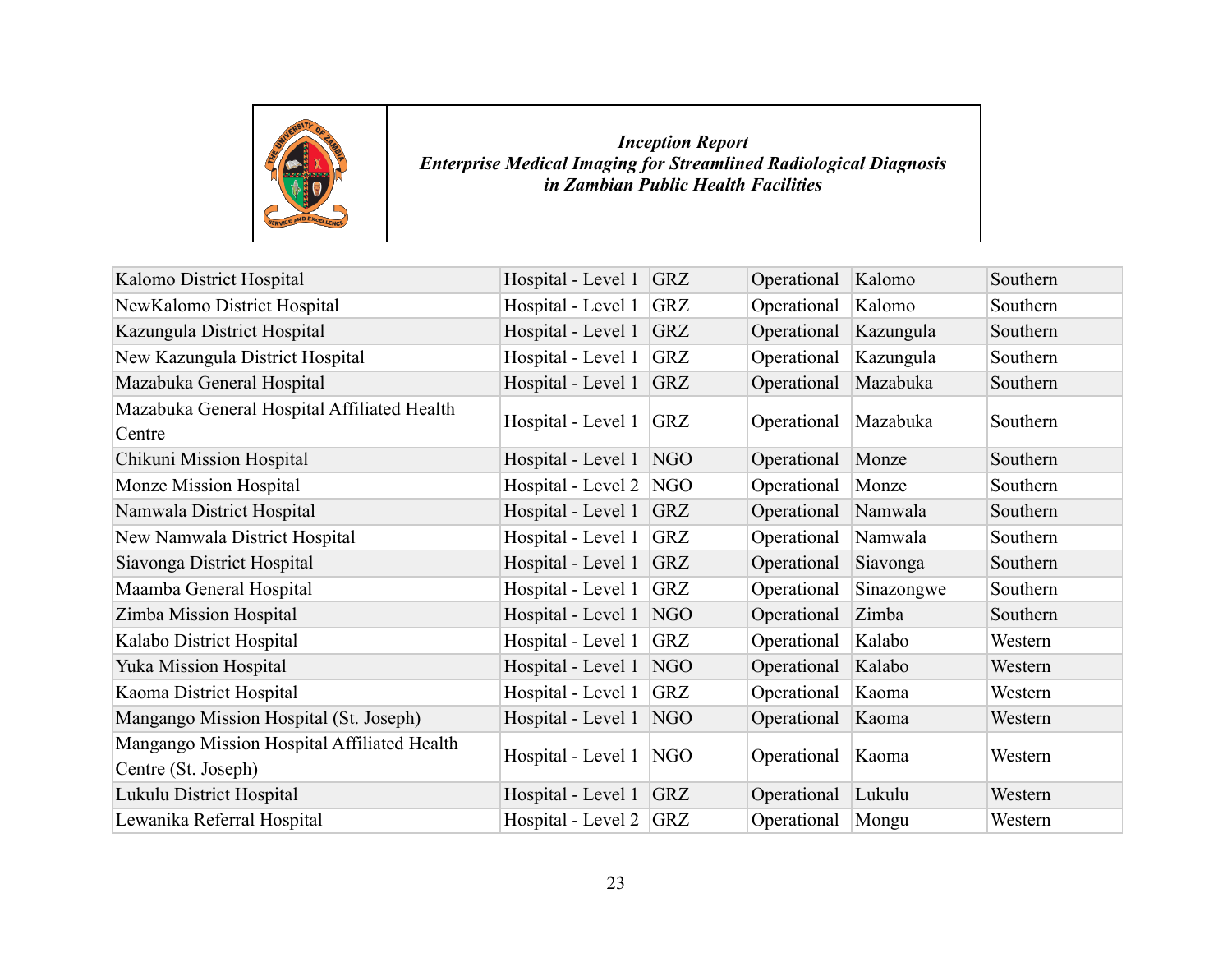

| Mulobezi District Hospital  | Hospital - Level 1 GRZ   | Operational Mulobezi  | Western |
|-----------------------------|--------------------------|-----------------------|---------|
| Sichili Mission Hospital    | Hospital - Level 1   NGO | Operational Mulobezi  | Western |
| Mwandi Mission Hospital     | Hospital - Level 1 NGO   | Operational Mwandi    | Western |
| Senanga General Hospital    | Hospital - Level 1 GRZ   | Operational Senanga   | Western |
| Yeta District Hospital      | Hospital - Level 1 GRZ   | Operational Sesheke   | Western |
| Shangombo District Hospital | Hospital - Level 1 GRZ   | Operational Shangombo | Western |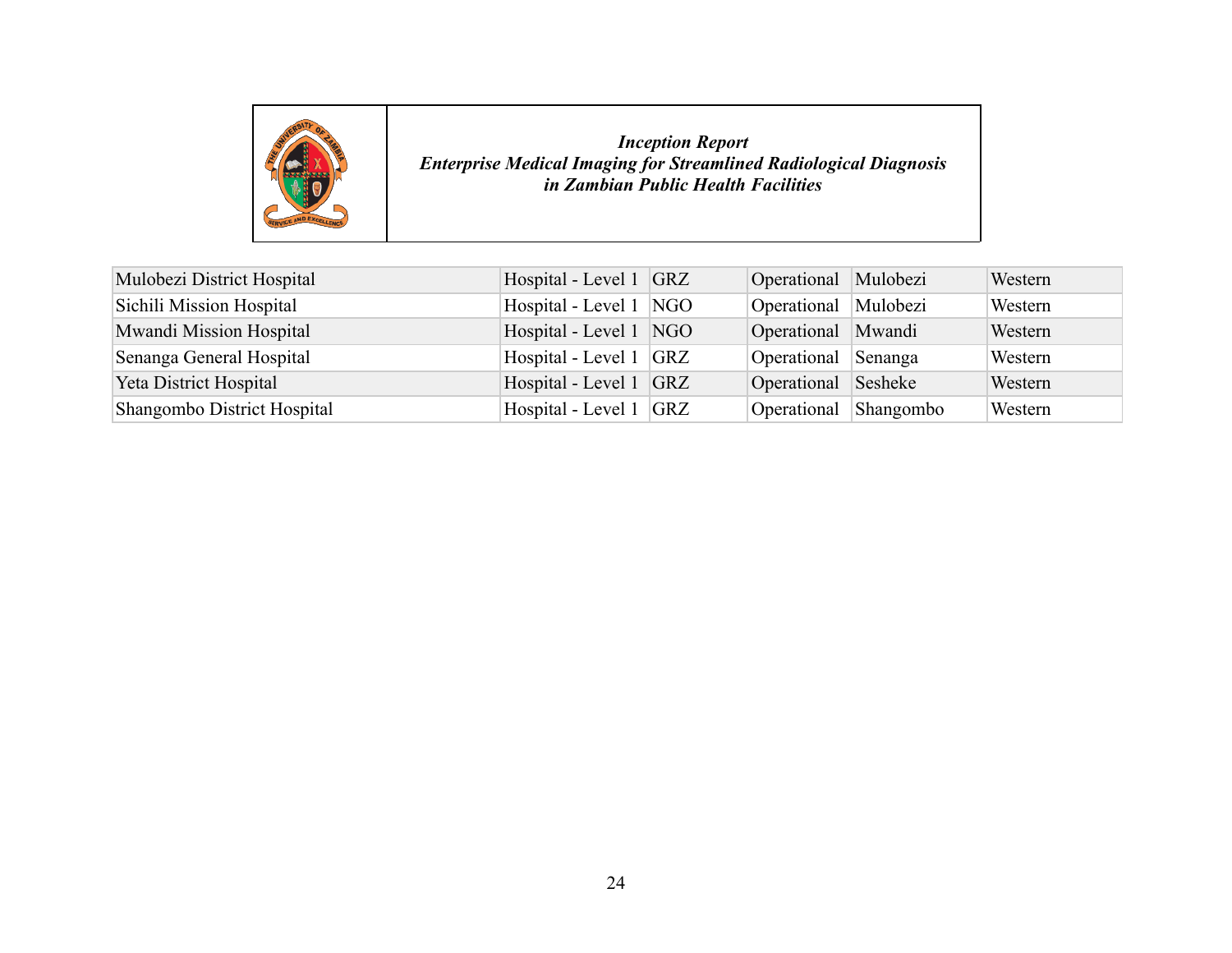

## **11. Appendix D: Project Timeline—Gantt Chart**

<span id="page-31-0"></span>

|                | WBS | Name                                           | Duration | Start                      | Finish           | Otr 1, 2022<br>Otr 2, 2022<br>Otr 4, 2022<br>Otr 3, 2022             |
|----------------|-----|------------------------------------------------|----------|----------------------------|------------------|----------------------------------------------------------------------|
|                |     |                                                |          |                            |                  | Feb Mar<br>Aug Sep<br>Apr May Jun<br>Oct Nov Dec<br>Jul<br>eс<br>Jan |
| 1              |     | Project Inception                              |          | 11 days 12/13/21 8:00 AM   | 12/27/21 5:00 PM |                                                                      |
| $\overline{2}$ | 1.1 | Contract Signing                               |          | 0 days 12/13/21 8:00 AM    | 12/13/21 8:00 AM | 412/13                                                               |
| 3              | .2  | Drafting Inception Report                      |          | 11 days   12/13/21 8:00 AM | 12/27/21 5:00 PM | <u> H</u>                                                            |
| 4              | 1.3 | Inception Report                               |          | 0 days   12/27/21 5:00 PM  | 12/27/21 5:00 PM | 412/27                                                               |
| 5              | 2   | Project Scoping and Planning                   |          | 5 days 1/3/22 8:00 AM      | 1/7/22 5:00 PM   |                                                                      |
| 6              | 2.1 | Kickoff Meeting                                |          | 0 days   1/3/22 8:00 AM    | 1/3/22 8:00 AM   | 1/3                                                                  |
| $\overline{ }$ | 2.2 | UNZABREC Ethical Clearance                     |          | 5 days   1/3/22 8:00 AM    | 1/7/22 5:00 PM   |                                                                      |
| 8              | 2.3 | NHRA Ethical Clearance                         |          | 5 days   1/3/22 8:00 AM    | 1/7/22 5:00 PM   |                                                                      |
| 9              | 3   | Study 1. Radiological Workflows                |          | 180 days 1/3/22 8:00 AM    | 9/9/22 5:00 PM   |                                                                      |
| 10             | 3.1 | Experiment Planning and Design                 |          | 30 days   1/3/22 8:00 AM   | 2/11/22 5:00 PM  |                                                                      |
| 11             | 3.2 | Experiment Execution                           |          | 120 days 2/14/22 8:00 AM   | 7/29/22 5:00 PM  |                                                                      |
| 12             | 3.3 | Data Analysis                                  |          | 30 days 8/1/22 8:00 AM     | 9/9/22 5:00 PM   |                                                                      |
| 13             | 3.4 | Scholarly Publiction Drafting                  |          | 130 days 277/22 8:00 AM    | 8/5/22 5:00 PM   |                                                                      |
| 14             | 3.5 | Scholarly Publication Submission               |          | 0 days 8/5/22 5:00 PM      | 8/5/22 5:00 PM   | $\bullet$ 8/5                                                        |
| 15             |     | Study 2. Archival Records Analysis             |          | 135 days 1/3/22 8:00 AM    | 7/8/22 5:00 PM   |                                                                      |
| 16             | 4.1 | Data Preprocessing and Organisation            |          | 115 days 1/3/22 8:00 AM    | 6/10/22 5:00 PM  |                                                                      |
| 17             | 4.2 | Scholarly Publication Drafting                 |          | 45 days 5/9/22 8:00 AM     | 7/8/22 5:00 PM   |                                                                      |
| 18             | 4.3 | Scholarly Publication Submission               |          | 0 days 7/8/22 5:00 PM      | 7/8/22 5:00 PM   | $\bullet$ 7/8                                                        |
| 19             | 5   | Study 3. Machine Learning Model Implementation |          | 220 days 27/22 8:00 AM     | 12/9/22 5:00 PM  |                                                                      |
| 20             | 5.1 | Data Collection and Preprocessing              |          | 90 days 27/22 8:00 AM      | 6/10/22 5:00 PM  |                                                                      |
| 21             | 5.2 | Data Labeling                                  |          | 90 days 6/13/22 8:00 AM    | 10/14/22 5:00 PM |                                                                      |
| 22             | 5.3 | Labeled Dataset                                |          | 0 days   10/14/22 5:00 PM  | 10/14/22 5:00 PM | $-10/14$                                                             |
| 23             | 5.4 | Model Implementation                           |          | 95 days 6/13/22 8:00 AM    | 10/21/22 5:00 PM |                                                                      |
| 24             | 5.5 | Model Evaluation: Effectiveness                |          | 5 days 10/24/22 8:00 AM    | 10/28/22 5:00 PM |                                                                      |
| 25             | 5.6 | Model Deployment                               |          | 10 days 10/31/22 8:00 AM   | 11/11/22 5:00 PM |                                                                      |
| 26             | 5.7 | Model Evaluation: Usefulness                   |          | 15 days   11/14/22 8:00 AM | 12/2/22 5:00 PM  |                                                                      |
| 27             | 5.8 | Scholarly Publication Drafting                 |          | 130 days 6/13/22 8:00 AM   | 12/9/22 5:00 PM  |                                                                      |
| 28             | 5.9 | Scholarly Publication Submission               |          | 0 days   12/9/22 5:00 PM   | 12/9/22 5:00 PM  | 12/9                                                                 |
| 29             |     | Project Decomissioning                         |          | 0 days 12/12/22 8:00 AM    | 12/12/22 8:00 AM | $\blacksquare$ 12/1                                                  |
| 30             | 6.1 | Project Decomissioning Meeting                 |          | 0 days   12/12/22 8:00 AM  | 12/12/22 8:00 AM | 412/1                                                                |

Figure 5: Project Timeline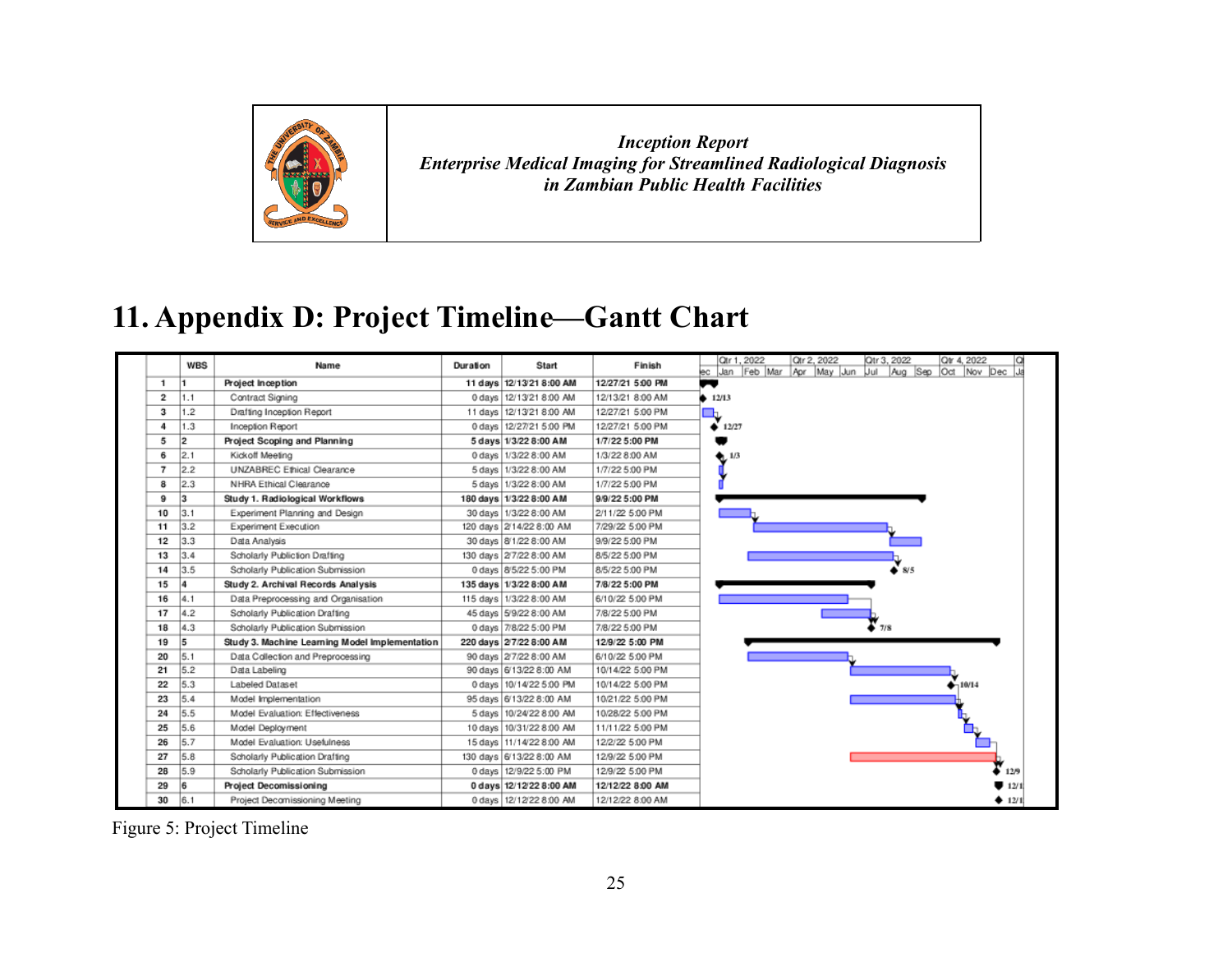

## **12. Appendix E: Project Deliverables**

Table 4: Project Deliverables

<span id="page-32-0"></span>

| Deliverable D 1 — Inception Report Detailing the Work Plan of the Project |                                                                                                                                                |  |  |  |  |  |  |  |
|---------------------------------------------------------------------------|------------------------------------------------------------------------------------------------------------------------------------------------|--|--|--|--|--|--|--|
| $ D 1.1$ Inception Report                                                 | • Report outlining the key areas to be addressed during the consultancy, including a<br>detailed work plan                                     |  |  |  |  |  |  |  |
|                                                                           | <b>Deliverable D 2 — Experimental Results</b>                                                                                                  |  |  |  |  |  |  |  |
| D 2.1 Experiment 1. Radiological Workflows                                | • Experimental results for experiment conducted to understand current Radiological<br>workflows                                                |  |  |  |  |  |  |  |
| D 2.2 Experiment 2. Archival Records Analysis                             | • Experimental results for experiment conducted to analyse historical archival<br>records of Medical Imaging modalities                        |  |  |  |  |  |  |  |
| D 2.3 Experiment 3. Machine Learning Model:<br>Effectiveness              | • Experimental results for experiment conducted to evaluate the precision, recall and<br>accuracy of the Machine Learning classification model |  |  |  |  |  |  |  |
| D 2.4 Experiment 4. Machine Learning Model:<br><b>Usefulness</b>          | • Experimental results for experiment conducted to evaluate the potential usefulness<br>of the Machine Learning classification model           |  |  |  |  |  |  |  |
|                                                                           | <b>Deliverable D 3 — Datasets</b>                                                                                                              |  |  |  |  |  |  |  |
| D 3.1 Labelled Dataset for Chest X-Rays                                   | • Labelled dataset for Chest X-Rays                                                                                                            |  |  |  |  |  |  |  |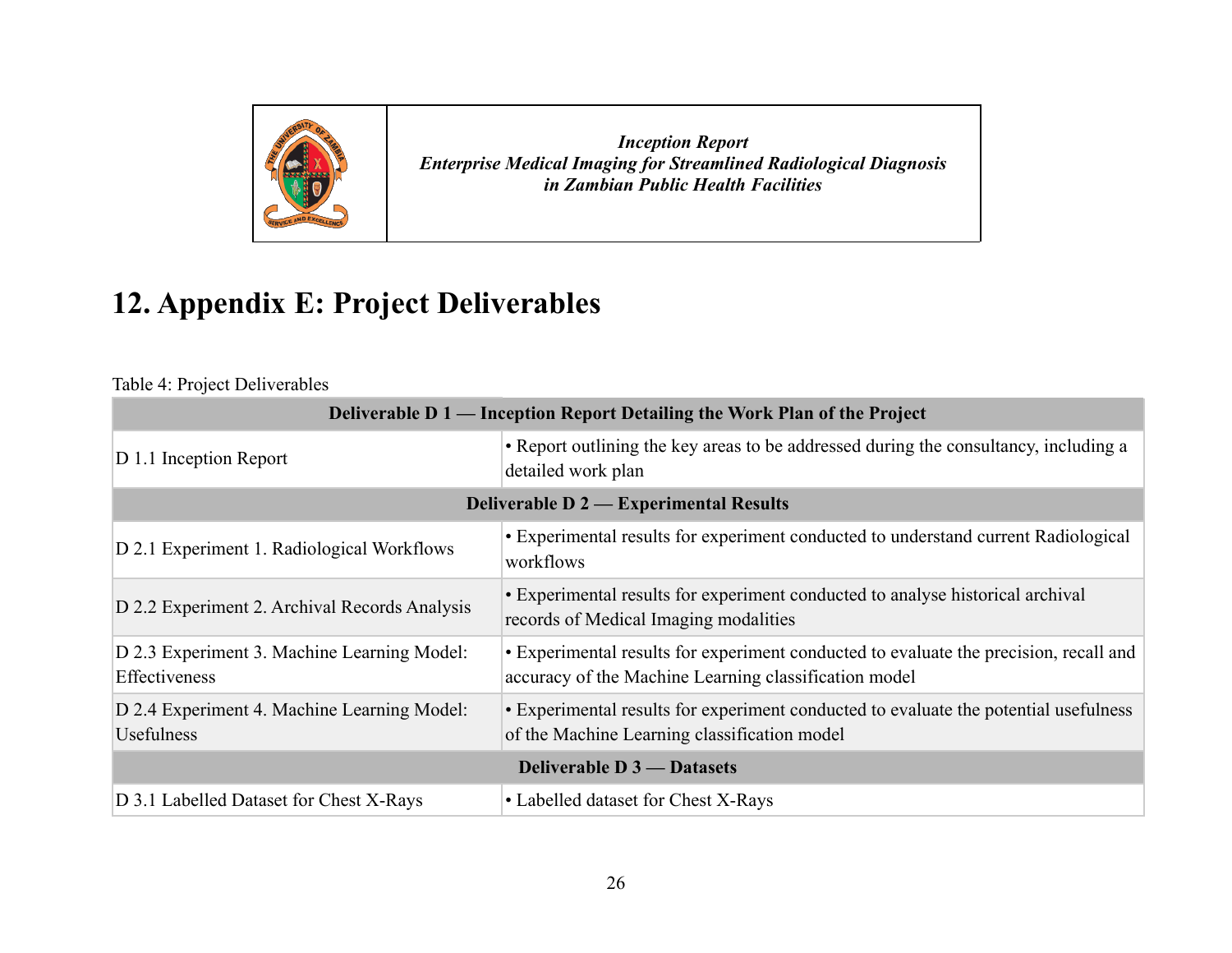

| <b>Deliverable D 4 — Machine Learning Classification Model</b>                                                              |                                                                                                            |  |  |  |  |  |  |  |
|-----------------------------------------------------------------------------------------------------------------------------|------------------------------------------------------------------------------------------------------------|--|--|--|--|--|--|--|
| $D$ 4.1 Chest X-Rays                                                                                                        | • Machine Learning classification model for classifying Check X-Rays                                       |  |  |  |  |  |  |  |
| <b>Deliverable D 5 — Scholarly Publications</b>                                                                             |                                                                                                            |  |  |  |  |  |  |  |
| • Publication detailing radiological workflows in public health facilities in Zambia<br>D 5.1 Radiological Workflows Public |                                                                                                            |  |  |  |  |  |  |  |
| D 5.3 Semi-Automatic Classification Using<br>Machine Learning                                                               | • Publication outlining offline Machine Learning model for classification of medical<br>imaging modalities |  |  |  |  |  |  |  |
|                                                                                                                             | <b>Deliverable D 6 — Research Reports Detailing Activities Conducted</b>                                   |  |  |  |  |  |  |  |
| D 6.1 Mid-Term Progress Report                                                                                              | • Mid-term progress report outlining progress made during execution of the project                         |  |  |  |  |  |  |  |
| D 6.2 Final Research Report                                                                                                 | • Report outlining project activities and evaluation of project goals and objectives                       |  |  |  |  |  |  |  |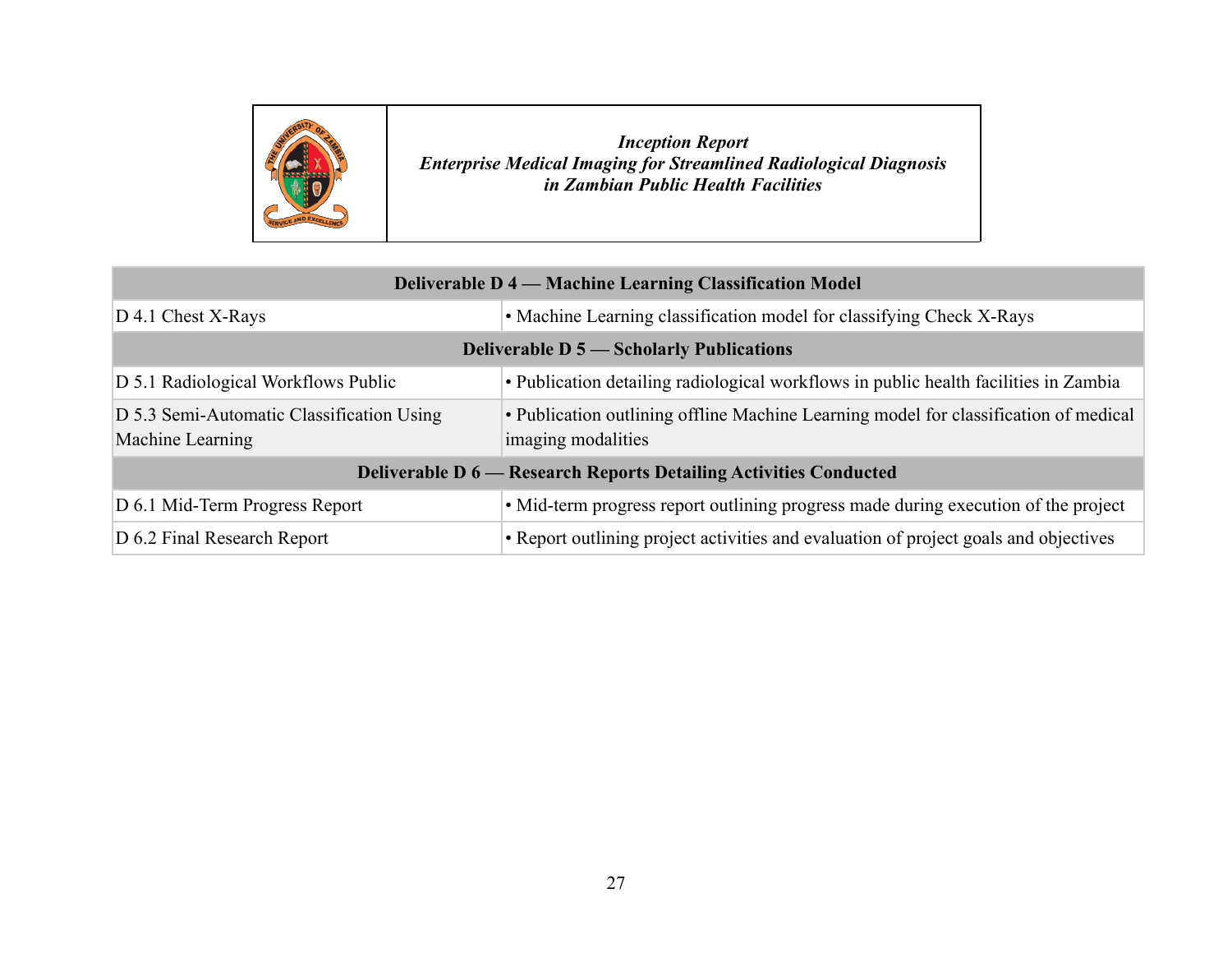

## **13. Appendix F: Risk Management**

#### Table 5: Risk Management Strategy

<span id="page-34-0"></span>

| # Risk                                          | Consequence                                                                                                        | <b>Class</b>          | $\boldsymbol{P}$ |      | <b>Impact Mitigation</b>                                                                                               | <b>Monitoring</b>                                                                             | <b>Management</b>                            |
|-------------------------------------------------|--------------------------------------------------------------------------------------------------------------------|-----------------------|------------------|------|------------------------------------------------------------------------------------------------------------------------|-----------------------------------------------------------------------------------------------|----------------------------------------------|
| <b>Delayed Project</b><br>Schedule              | Leads to cost<br>overrun and time<br>overrun hence<br>increasing the<br>duration of the<br>project<br>development. | Project<br>Management | Low              | High | • Ensure project goals<br>are set realistically.<br>• Periodic monitoring<br>of project progress                       | • Regular project<br>update meetings                                                          | • Assign additional<br>resources if required |
| 2 Covid 19 and<br>other national<br>emergencies | Project delayed<br>and final product<br>not delivered on<br>time                                                   | Project<br>Management | High             | High | • Project team to<br>create a crisis<br>management plan that<br>will mitigate the<br>impact on the project<br>schedule | • Project team to<br>closely monitor the<br>national covid 19<br>management efforts<br>by GRZ | • Envoke of the Crisis<br>Management plan    |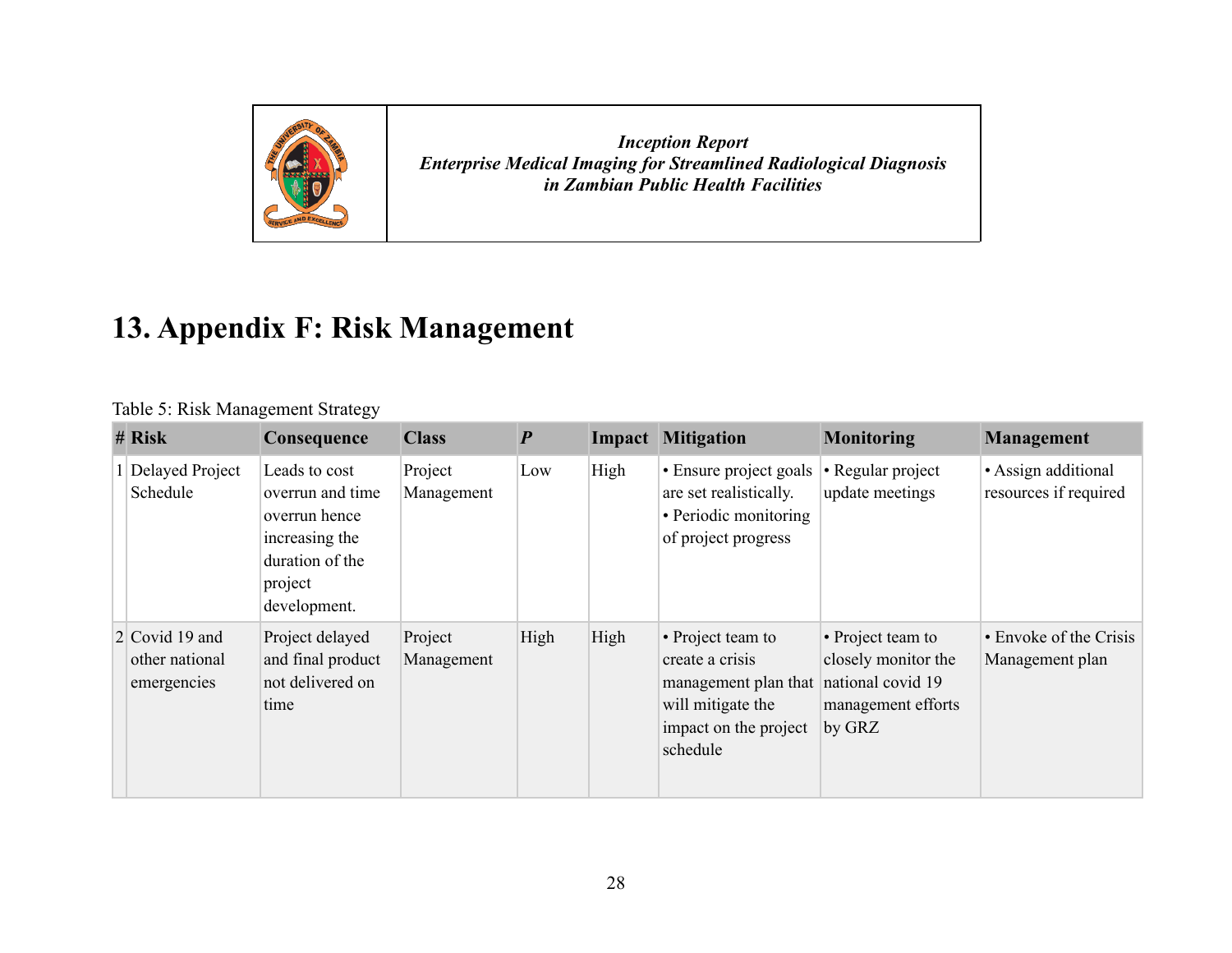

| 3 Delayed ethical<br>clearance<br>approval                                 | Project delayed<br>since research<br>cannot proceed<br>without prior<br>ethical clearance<br>approval      | Technical | Low    | High | • Ethical clearance<br>approval application update meetings<br>to be prioritised and<br>regular follow-ups<br>to be performed | • Regular project                      | • Assign dedicated<br>individuals to<br>follow-up on<br>approvals                              |
|----------------------------------------------------------------------------|------------------------------------------------------------------------------------------------------------|-----------|--------|------|-------------------------------------------------------------------------------------------------------------------------------|----------------------------------------|------------------------------------------------------------------------------------------------|
| 4 Non-availability<br>of human experts<br>to create labelled<br>dataset(s) | Implementation of Technical<br>Machine Learning<br>classification<br>model affected and<br>project delayed |           | Medium | High | • Identify appropriate<br>experts and train them progress made during<br>early during project<br>execution                    | • Routinely assess<br>labeling process | • Utilise<br>crowdsourcing<br>platform for labeling<br>exercise to track<br>individual experts |